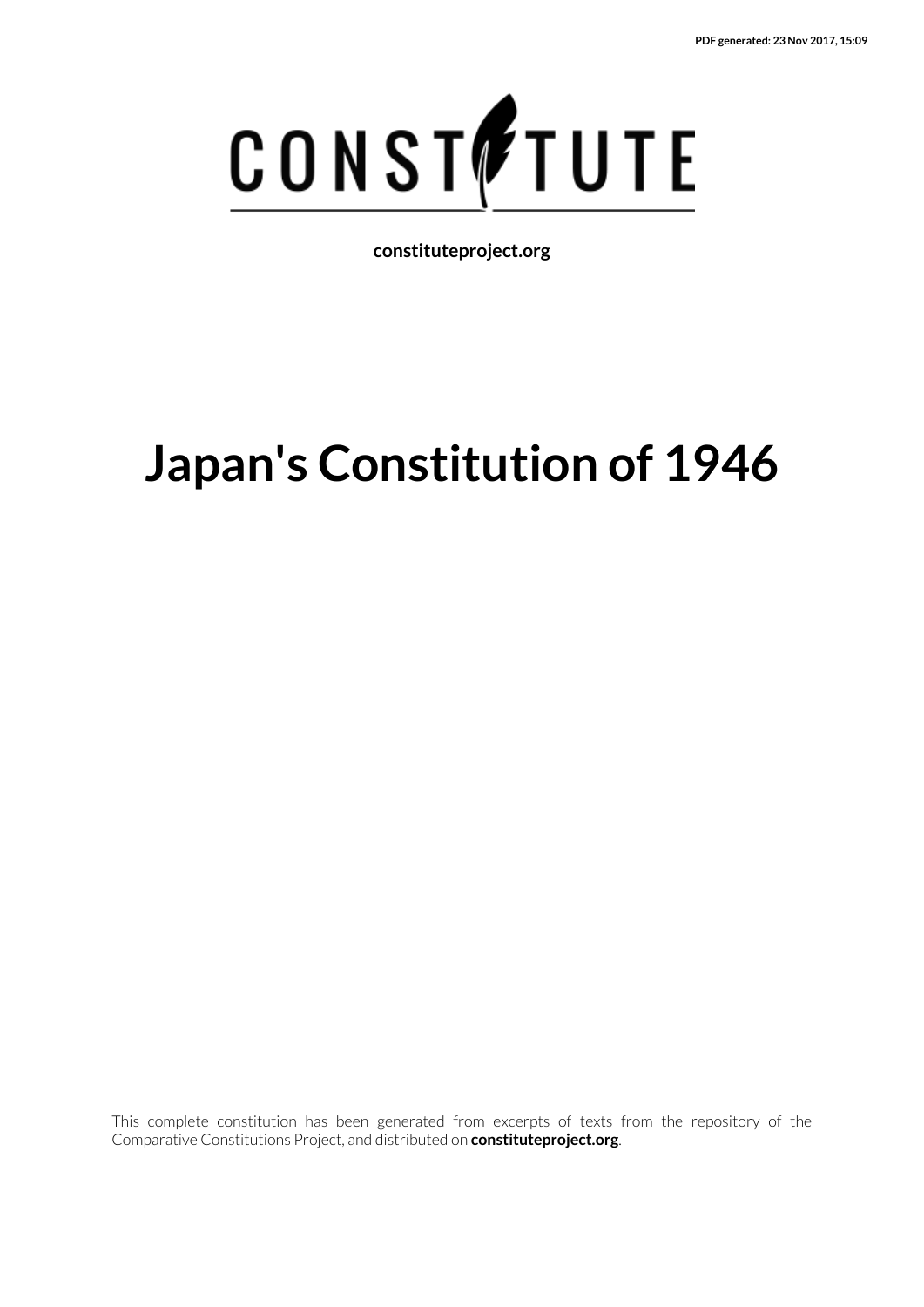### **Table of contents**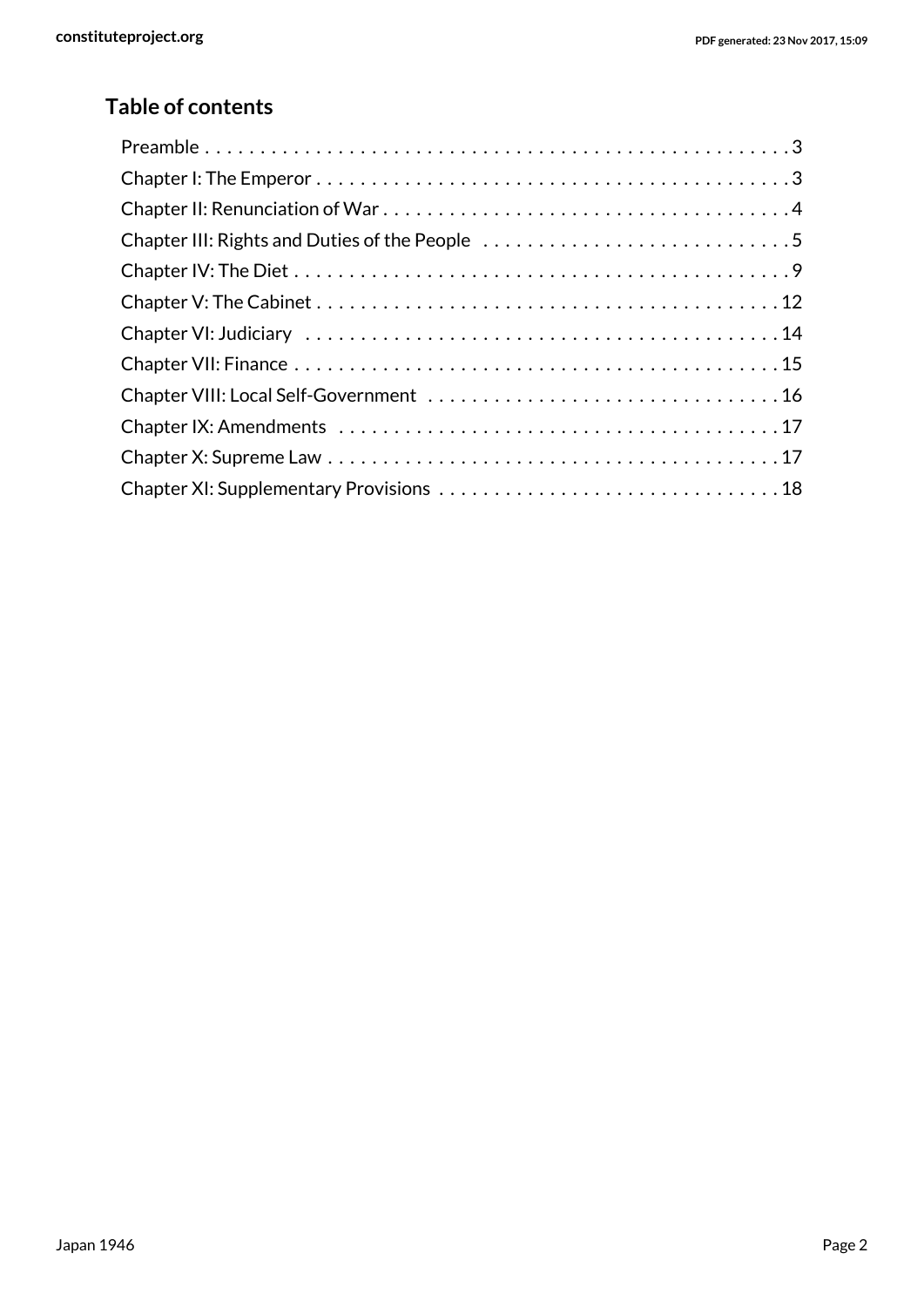• • Source of constitutional authority

# <span id="page-2-5"></span><span id="page-2-3"></span><span id="page-2-0"></span>**Preamble**

We, the Japanese people, acting through our duly elected representatives in the National Diet, determined that we shall secure for ourselves and our posterity the fruits of peaceful cooperation with all nations and the blessings of liberty throughout this land, and resolved that never again shall we be visited with the horrors of war through the action of government, do proclaim that sovereign power resides with the people and do firmly establish this Constitution. Government is a sacred trust of the people, the authority for which is derived from the people, the powers of which are exercised by the representatives of the people, and the benefits of which are enjoyed by the people. This is a universal principle of mankind upon which this Constitution is founded. We reject and revoke all constitutions, laws, ordinances, and rescripts in conflict herewith.

We, the Japanese people, desire peace for all time and are deeply conscious of the high ideals controlling human relationship, and we have determined to preserve our security and existence, trusting in the justice and faith of the peace- loving peoples of the world. We desire to occupy an honored place in an international society striving for the preservation of peace, and the banishment of tyranny and slavery, oppression and intolerance for all time from the earth. We recognize that all peoples of the world have the right to live in peace, free from fear and want.

We believe that no nation is responsible to itself alone, but that laws of political morality are universal; and that obedience to such laws is incumbent upon all nations who would sustain their own sovereignty and justify their sovereign relationship with other nations.

We, the Japanese people, pledge our national honor to accomplish these high ideals and purposes with all our resources.

# <span id="page-2-1"></span>**Chapter I: The Emperor**

• Name/structure of executive(s) **Article 1**

<span id="page-2-4"></span>The Emperor shall be the symbol of the State and of the unity of the People, deriving his position from the will of the people with whom resides sovereign power.

<span id="page-2-2"></span>• Head of state selection **Article 2**

The Imperial Throne shall be dynastic and succeeded to in accordance with the Imperial House Law passed by the Diet.

#### **Article 3**

The advice and approval of the Cabinet shall be required for all acts of the Emperor in matters of state, and the Cabinet shall be responsible therefor.

#### **Article 4**

The Emperor shall perform only such acts in matters of state as are provided for in this Constitution and he shall not have powers related to government.

The Emperor may delegate the performance of his acts in matters of state as may be provided by law.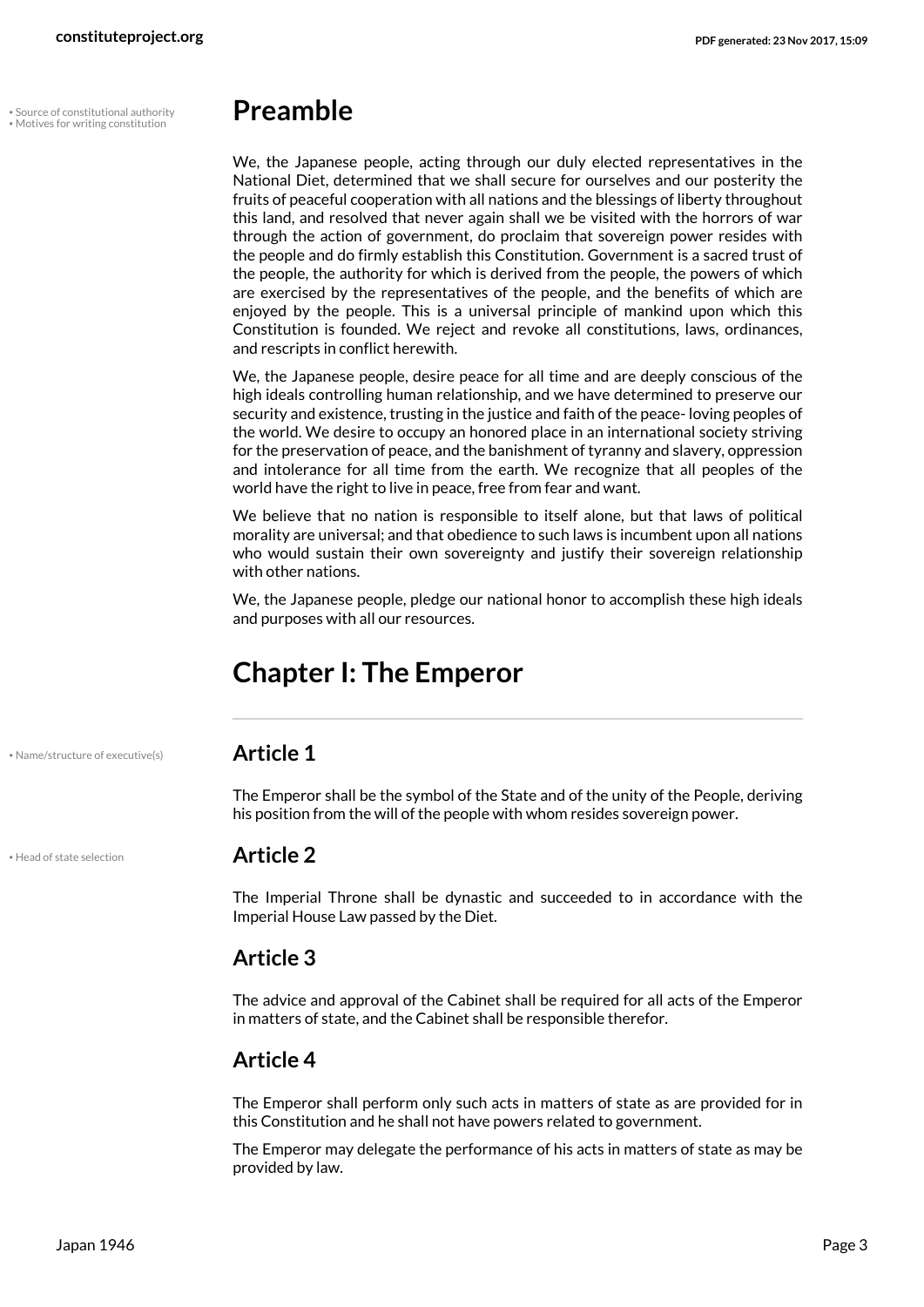When, in accordance with the Imperial House Law, a Regency is established, the Regent shall perform his acts in matters of state in the Emperor's name. In this case, paragraph one of the preceding article will be applicable.

• Supreme court selection **Article 6** • Head of government selection

<span id="page-3-4"></span><span id="page-3-2"></span>The Emperor shall appoint the Prime Minister as designated by the Diet. The Emperor shall appoint the Chief Judge of the Supreme Court as designated by the Cabinet.

#### <span id="page-3-3"></span>• Head of state powers **Article 7**

The Emperor, with the advice and approval of the Cabinet, shall perform the following acts in matters of state on behalf of the people:

- **•** Promulgation of amendments of the constitution, laws, cabinet orders and treaties.
- <span id="page-3-1"></span>**•** Convocation of the Diet.
- Dismissal of the legislature  **Dissolution of the House of Representatives.** 
	- **•** Proclamation of general election of members of the Diet.
	- **•** Attestation of the appointment and dismissal of Ministers of State and other officials as provided for by law, and of full powers and credentials of Ambassadors and Ministers.
	- **•** Attestation of general and special amnesty, commutation of punishment, reprieve, and restoration of rights.
	- **•** Awarding of honors.
	- **•** Attestation of instruments of ratification and other diplomatic documents as provided for by law.
	- **•** Receiving foreign ambassadors and ministers.
	- **•** Performance of ceremonial functions.

### **Article 8**

No property can be given to, or received by, the Imperial House, nor can any gifts be made therefrom, without the authorization of the Diet.

# <span id="page-3-0"></span>**Chapter II: Renunciation of War**

#### **Article 9**

Aspiring sincerely to an international peace based on justice and order, the Japanese people forever renounce war as a sovereign right of the nation and the threat or use of force as means of settling international disputes.

In order to accomplish the aim of the preceding paragraph, land, sea, and air forces, as well as other war potential, will never be maintained. The right of belligerency of the state will not be recognized.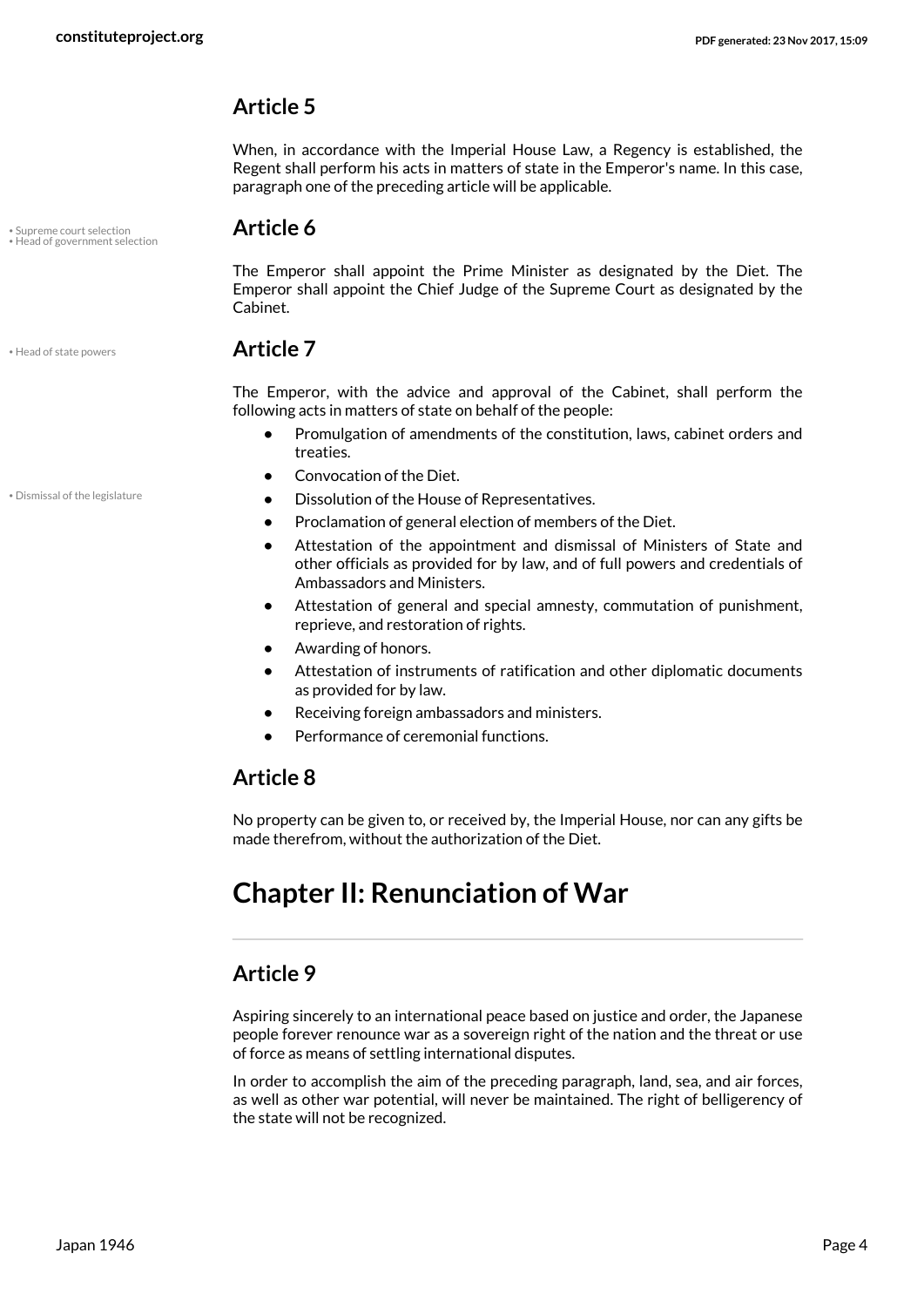# <span id="page-4-0"></span>**Chapter III: Rights and Duties of the People**

### • Requirements for birthright citizenship **Article 10**

<span id="page-4-10"></span>The conditions necessary for being a Japanese national shall be determined by law.

#### • Inalienable rights **Article 11**

the public welfare.

The people shall not be prevented from enjoying any of the fundamental human rights. These fundamental human rights guaranteed to the people by this Constitution shall be conferred upon the people of this and future generations as eternal and inviolate rights.

<span id="page-4-2"></span>The freedoms and rights guaranteed to the people by this Constitution shall be maintained by the constant endeavor of the people, who shall refrain from any abuse of these freedoms and rights and shall always be responsible for utilizing them for

All of the people shall be respected as individuals. Their right to life, liberty, and the pursuit of happiness shall, to the extent that it does not interfere with the public welfare, be the supreme consideration in legislation and in other governmental

• Duty to obey the constitution **Article 12**

#### <span id="page-4-11"></span>• Right to life **Article 13**

- General guarantee of equality Equality regardless of gender Equality regardless of creed or belief
- 
- Equality regardless of origin
- Equality regardless of race

• Equality regardless of social status

<span id="page-4-6"></span><span id="page-4-5"></span>

affairs.

**Article 14**

<span id="page-4-9"></span>• Inalienable rights

<span id="page-4-12"></span>• Secret ballot

<span id="page-4-8"></span><span id="page-4-7"></span><span id="page-4-4"></span><span id="page-4-3"></span>political, economic or social relations because of race, creed, sex, social status or family origin. Peers and peerage shall not be recognized.

No privilege shall accompany any award of honor, decoration or any distinction, nor shall any such award be valid beyond the lifetime of the individual who now holds or hereafter may receive it.

All of the people are equal under the law and there shall be no discrimination in

#### **Article 15**

The people have the inalienable right to choose their public officials and to dismiss them.

All public officials are servants of the whole community and not of any group thereof.

• Claim of universal suffrage **in the claim** of universal adult suffrage is guaranteed with regard to the election of public officials.

<span id="page-4-1"></span>In all elections, secrecy of the ballot shall not be violated. A voter shall not be answerable, publicly or privately, for the choice he has made.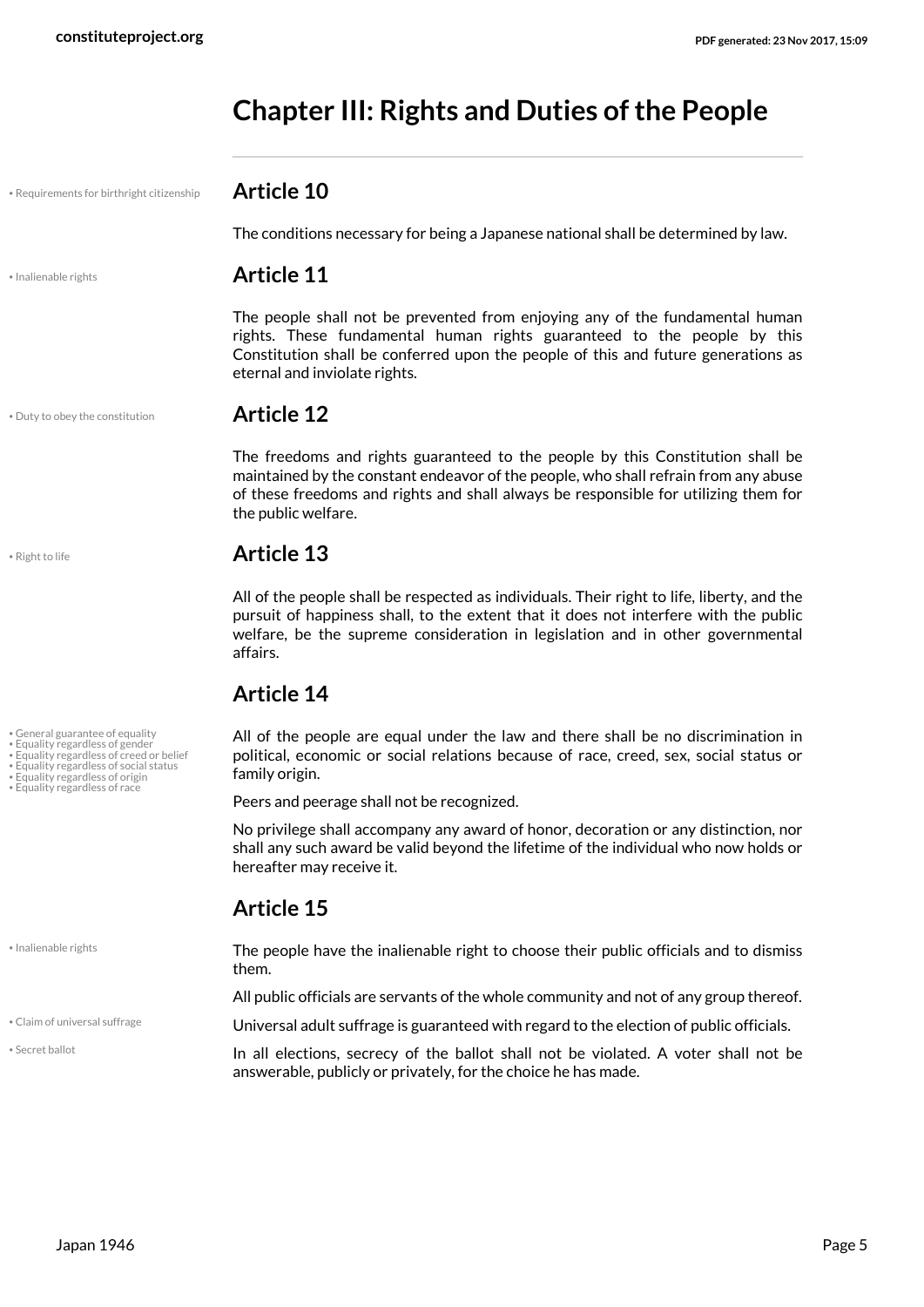<span id="page-5-13"></span><span id="page-5-12"></span><span id="page-5-11"></span><span id="page-5-10"></span><span id="page-5-9"></span><span id="page-5-8"></span><span id="page-5-7"></span><span id="page-5-6"></span><span id="page-5-5"></span><span id="page-5-4"></span><span id="page-5-3"></span><span id="page-5-2"></span><span id="page-5-1"></span><span id="page-5-0"></span>

| • Right of petition                                                              | <b>Article 16</b>                                                                                                                                                                                                                                                                                                         |
|----------------------------------------------------------------------------------|---------------------------------------------------------------------------------------------------------------------------------------------------------------------------------------------------------------------------------------------------------------------------------------------------------------------------|
|                                                                                  | Every person shall have the right of peaceful petition for the redress of damage, for<br>the removal of public officials, for the enactment, repeal or amendment of laws,<br>ordinances or regulations and for other matters; nor shall any person be in any way<br>discriminated against for sponsoring such a petition. |
|                                                                                  | <b>Article 17</b>                                                                                                                                                                                                                                                                                                         |
|                                                                                  | Every person may sue for redress as provided by law from the State or a public<br>entity, in case he has suffered damage through illegal act of any public official.                                                                                                                                                      |
| • Prohibition of slavery                                                         | <b>Article 18</b>                                                                                                                                                                                                                                                                                                         |
|                                                                                  | No person shall be held in bondage of any kind. Involuntary servitude, except as<br>punishment for crime, is prohibited.                                                                                                                                                                                                  |
| · Freedom of opinion/thought/conscience                                          | <b>Article 19</b>                                                                                                                                                                                                                                                                                                         |
|                                                                                  | Freedom of thought and conscience shall not be violated.                                                                                                                                                                                                                                                                  |
|                                                                                  | <b>Article 20</b>                                                                                                                                                                                                                                                                                                         |
| • Freedom of religion                                                            | Freedom of religion is guaranteed to all. No religious organization shall receive any<br>privileges from the State, nor exercise any political authority.                                                                                                                                                                 |
|                                                                                  | No person shall be compelled to take part in any religious act, celebration, rite or<br>practice.                                                                                                                                                                                                                         |
| • Separation of church and state                                                 | The State and its organs shall refrain from religious education or any other religious<br>activity.                                                                                                                                                                                                                       |
| • Freedom of press                                                               | <b>Article 21</b>                                                                                                                                                                                                                                                                                                         |
| • Freedom of assembly<br>• Freedom of association<br>· Freedom of expression     | Freedom of assembly and association as well as speech, press and all other forms of<br>expression are guaranteed.                                                                                                                                                                                                         |
|                                                                                  | No censorship shall be maintained, nor shall the secrecy of any means of<br>communication be violated.                                                                                                                                                                                                                    |
|                                                                                  | <b>Article 22</b>                                                                                                                                                                                                                                                                                                         |
| • Right to choose occupation                                                     | Every person shall have freedom to choose and change his residence and to choose<br>his occupation to the extent that it does not interfere with the public welfare.                                                                                                                                                      |
| · Right to renounce citizenship<br>• Freedom of movement<br>• Inalienable rights | Freedom of all persons to move to a foreign country and to divest themselves of<br>their nationality shall be inviolate.                                                                                                                                                                                                  |
| • Right to academic freedom                                                      | <b>Article 23</b>                                                                                                                                                                                                                                                                                                         |
|                                                                                  | Academic freedom is guaranteed.                                                                                                                                                                                                                                                                                           |
|                                                                                  |                                                                                                                                                                                                                                                                                                                           |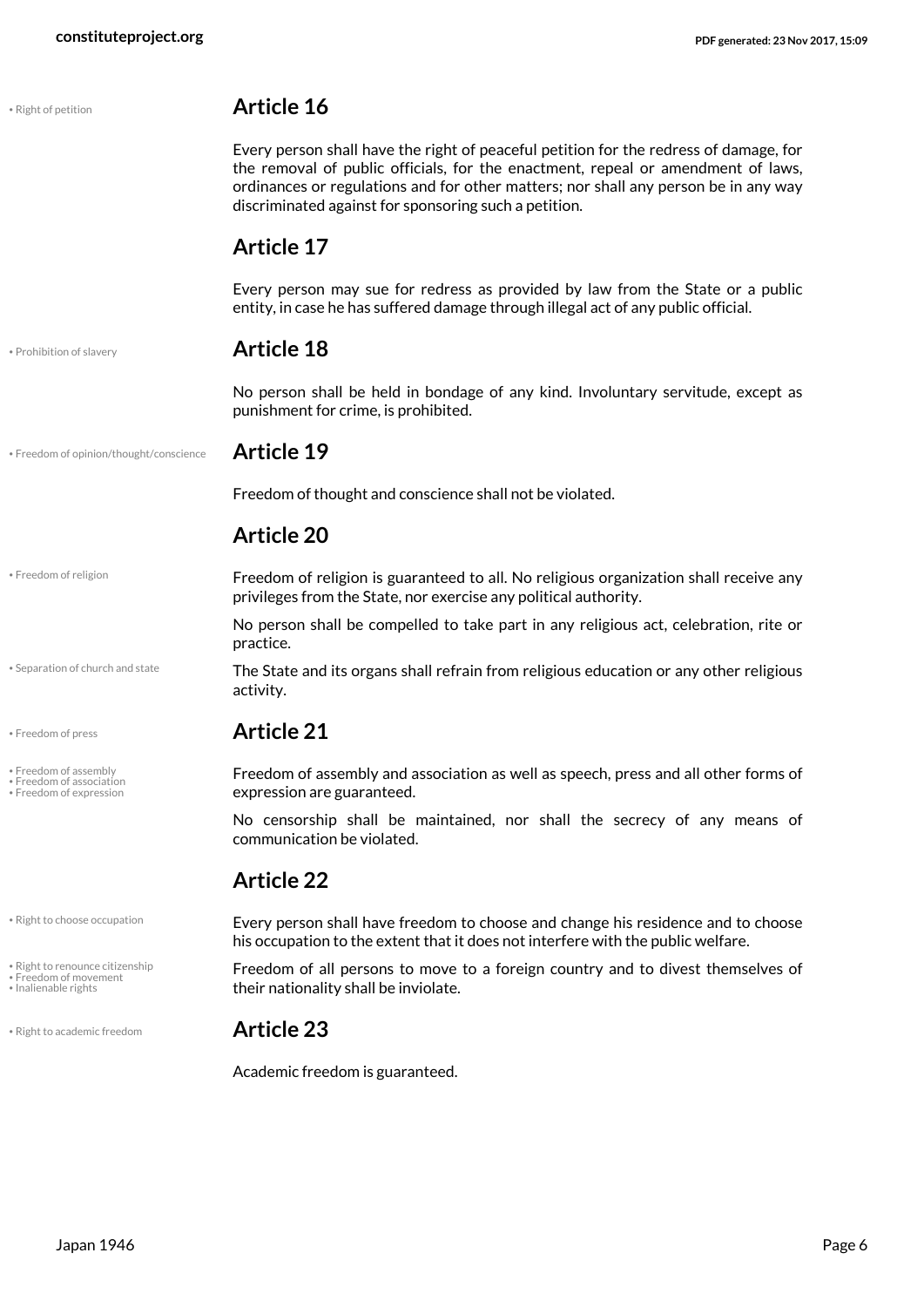• Provision for matrimonial equality **Article 24**

#### <span id="page-6-4"></span>• Human dignity

<span id="page-6-9"></span>Marriage shall be based only on the mutual consent of both sexes and it shall be maintained through mutual cooperation with the equal rights of husband and wife as a basis.

With regard to choice of spouse, property rights, inheritance, choice of domicile, divorce and other matters pertaining to marriage and the family, laws shall be enacted from the standpoint of individual dignity and the essential equality of the sexes.

• Right to reasonable standard of living

• Right to health care

<span id="page-6-3"></span>• Compulsory education • Free education

• Duty to work

<span id="page-6-2"></span>

• Limits on employment of children

<span id="page-6-13"></span>• Right to own property

<span id="page-6-1"></span>

<span id="page-6-12"></span>• Prohibition of capital punishment **Article 31** • Right to life

#### **Article 25**

<span id="page-6-10"></span>All people shall have the right to maintain the minimum standards of wholesome and cultured living.

> In all spheres of life, the State shall use its endeavors for the promotion and extension of social welfare and security, and of public health.

#### **Article 26**

All people shall have the right to receive an equal education correspondent to their ability, as provided by law.

<span id="page-6-0"></span>All people shall be obligated to have all boys and girls under their protection receive ordinary education as provided for by law. Such compulsory education shall be free.

#### <span id="page-6-14"></span>**Article 27**

<span id="page-6-15"></span>• Right to work **All people shall have the right and the obligation to work.** • Right to work.

• Right to reasonable standard of living **Standards for wages, hours, rest and other working conditions shall be fixed by law.** 

<span id="page-6-16"></span>• Rights of children shall not be exploited.

#### • Right to join trade unions **Article 28**

<span id="page-6-11"></span><span id="page-6-6"></span>The right of workers to organize and to bargain and act collectively is guaranteed.

#### **Article 29**

<span id="page-6-5"></span>• Inalienable rights **The right to own or to hold property is inviolable.** Property rights shall be defined by law, in conformity with the public welfare. . Protection from expropriation **Private property may be taken for public use upon just compensation therefor.** 

#### • Duty to pay taxes **Article 30**

<span id="page-6-8"></span>The people shall be liable to taxation as provided by law.

<span id="page-6-7"></span>No person shall be deprived of life or liberty, nor shall any other criminal penalty be imposed, except according to procedure established by law.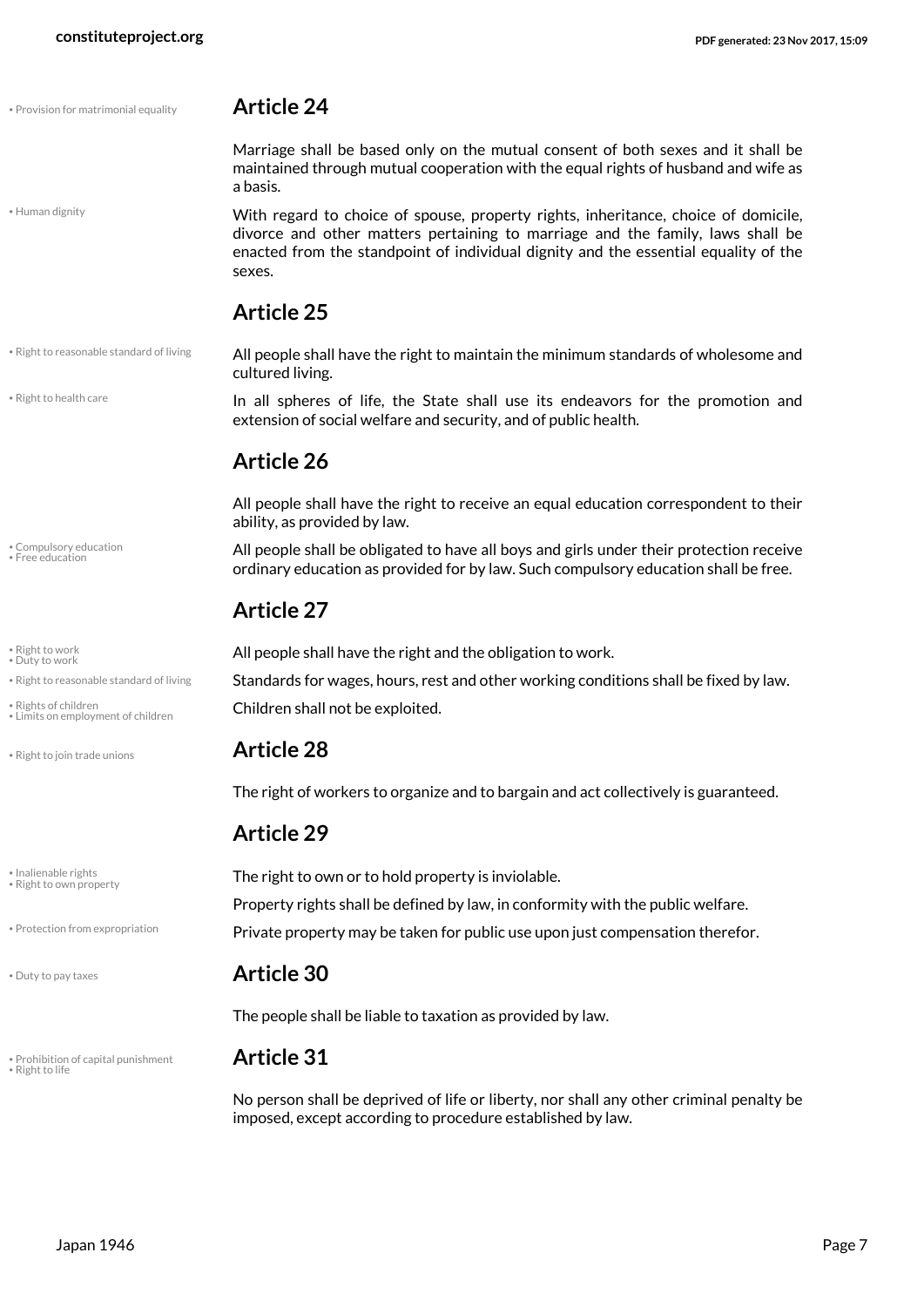No person shall be denied the right of access to the courts.

#### **Article 33**

No person shall be apprehended except upon warrant issued by a competent judicial officer which specifies the offense with which the person is charged, unless he is apprehended, the offense being committed.

• Protection from unjustified restraint **Article 34**

<span id="page-7-3"></span>No person shall be arrested or detained without being at once informed of the charges against him or without the immediate privilege of counsel; nor shall he be detained without adequate cause; and upon demand of any person such cause must be immediately shown in open court in his presence and the presence of his counsel.

<span id="page-7-4"></span>The right of all persons to be secure in their homes, papers and effects against entries, searches and seizures shall not be impaired except upon warrant issued for adequate cause and particularly describing the place to be searched and things to be

Each search or seizure shall be made upon separate warrant issued by a competent

• Regulation of evidence collection **Article 35**

# • Prohibition of cruel treatment **Article 36** • Prohibition of torture

<span id="page-7-1"></span>

<span id="page-7-7"></span>• Right to fair trial

<span id="page-7-9"></span><span id="page-7-8"></span>• Right to public trial • Right to speedy trial

• Right to examine evidence/ witnesses

<span id="page-7-5"></span>• Right to counsel

• Protection from self-incrimination **Article 38**

judicial officer.

seized, or except as provided by Article 33.

<span id="page-7-0"></span>The infliction of torture by any public officer and cruel punishments are absolutely forbidden.

#### **Article 37**

In all criminal cases the accused shall enjoy the right to a speedy and public trial by an impartial tribunal.

<span id="page-7-6"></span>He shall be permitted full opportunity to examine all witnesses, and he shall have the right of compulsory process for obtaining witnesses on his behalf at public expense.

At all times the accused shall have the assistance of competent counsel who shall, if the accused is unable to secure the same by his own efforts, be assigned to his use by the State.

<span id="page-7-2"></span>No person shall be compelled to testify against himself.

Confession made under compulsion, torture or threat, or after prolonged arrest or detention shall not be admitted in evidence.

No person shall be convicted or punished in cases where the only proof against him is his own confession.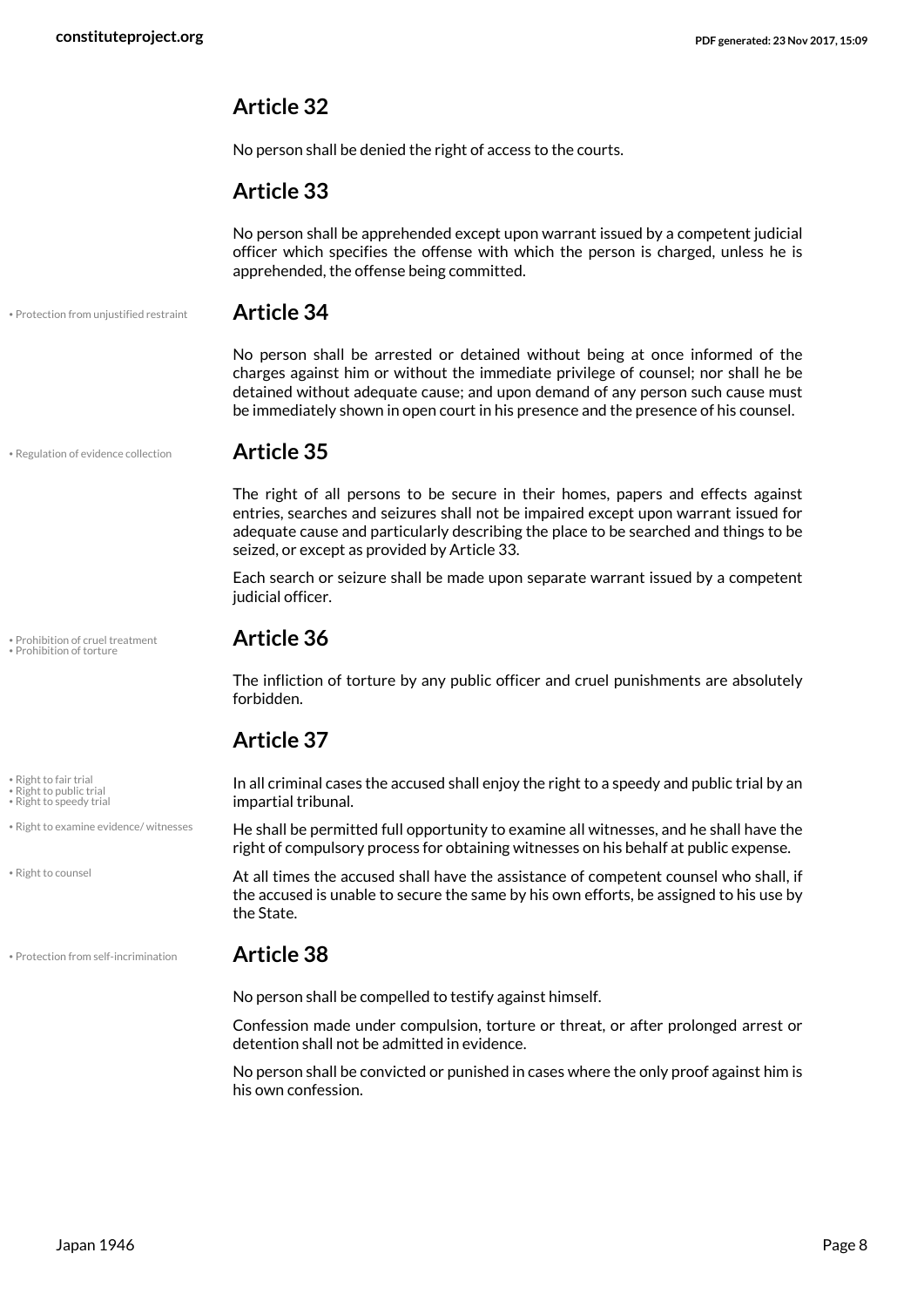- 
- Prohibition of double jeopardy **Article 39**<br>• Protection from ex post facto laws<br>• Principle of no punishment without law

• Protection from false imprisonment **Article 40**

<span id="page-8-7"></span><span id="page-8-6"></span><span id="page-8-5"></span>No person shall be held criminally liable for an act which was lawful at the time it was committed, or of which he has been acquitted, nor shall he be placed in double jeopardy.

<span id="page-8-8"></span>Any person, in case he is acquitted after he has been arrested or detained, may sue the State for redress as provided by law.

# <span id="page-8-0"></span>**Chapter IV: The Diet**

### **Article 41**

The Diet shall be the highest organ of state power, and shall be the sole law-making organ of the State.

#### • Structure of legislative chamber(s) **Article 42**

<span id="page-8-12"></span>The Diet shall consist of two Houses, namely the House of Representatives and the House of Councillors.

### **Article 43**

Both Houses shall consist of elected members, representative of all the people.

<span id="page-8-11"></span><span id="page-8-10"></span>Size of first chamber<br>Size of first chamber<br>Size of first chamber

#### • Eligibility for first chamber **Article 44**

<span id="page-8-3"></span><span id="page-8-2"></span>The qualifications of members of both Houses and their electors shall be fixed by law. However, there shall be no discrimination because of race, creed, sex, social status, family origin, education, property or income.

<span id="page-8-13"></span>The term of office of members of the House of Representatives shall be four years. However, the term shall be terminated before the full term is up in case the House of Representatives is dissolved.

#### • Term length of second chamber **Article 46**

<span id="page-8-14"></span>The term of office of members of the House of Councillors shall be six years, and election for half the members shall take place every three years.

<span id="page-8-9"></span><span id="page-8-4"></span>Electoral districts, method of voting and other matters pertaining to the method of election of members of both Houses shall be fixed by law.

• Size of second chamber

• Eligibility for second chamber

• Term length for first chamber **Article 45**

<span id="page-8-1"></span>• Electoral districts **Article 47** • First chamber selection • Second chamber selection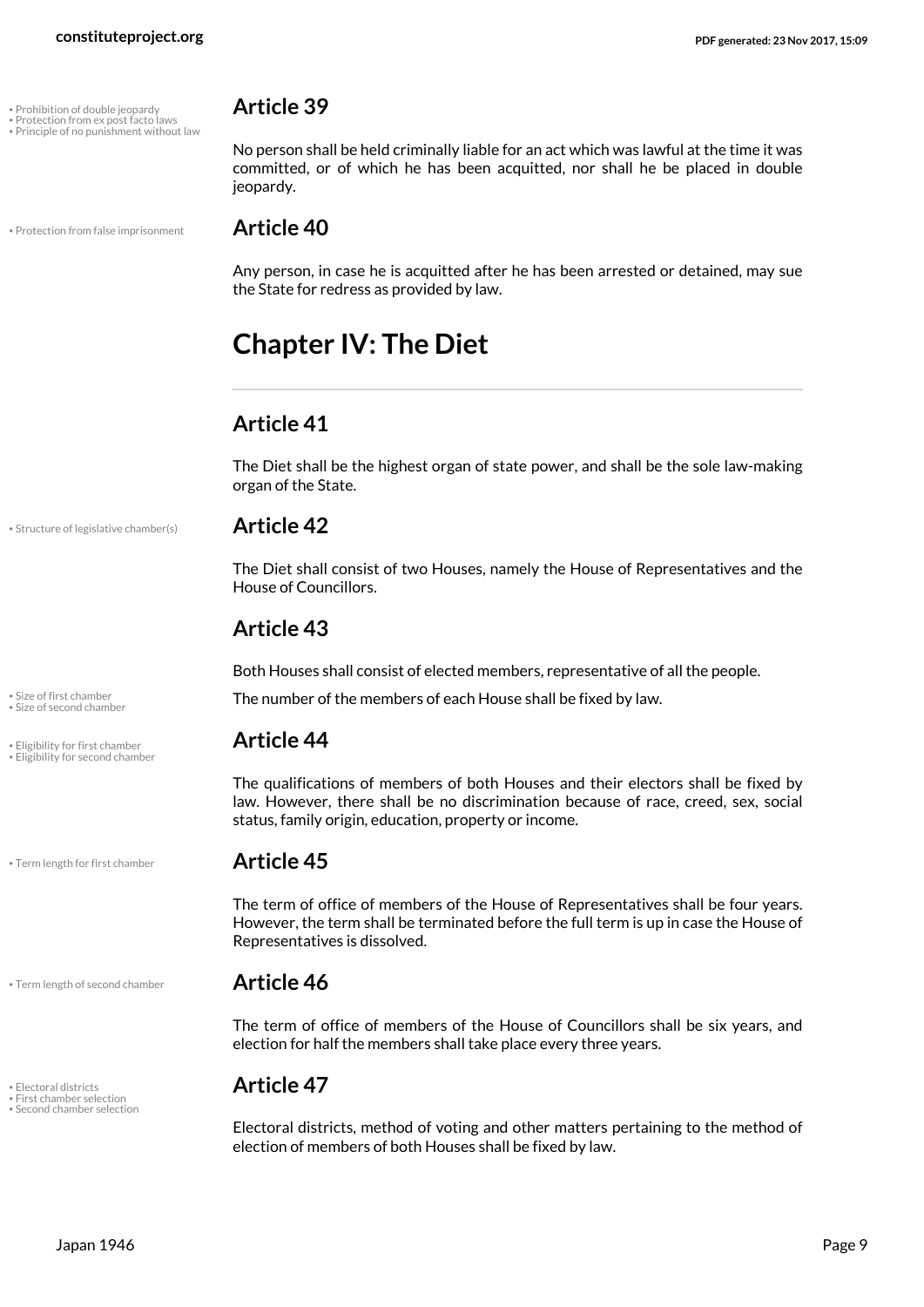• Eligibility for first chamber **Article 48** • Eligibility for second chamber

<span id="page-9-1"></span><span id="page-9-0"></span>No person shall be permitted to be a member of both Houses simultaneously.

#### **Article 49**

Members of both Houses shall receive appropriate annual payment from the national treasury in accordance with law.

#### **Article 50**

Except in cases provided by law, members of both Houses shall be exempt from apprehension while the Diet is in session, and any members apprehended before the opening of the session shall be freed during the term of the session upon demand of the House.

<span id="page-9-3"></span>

#### • Immunity of legislators **Article 51**

Members of both Houses shall not be held liable outside the House for speeches, debates or votes cast inside the House.

#### **Article 52**

An ordinary session of the Diet shall be convoked once per year.

• Extraordinary legislative sessions **Article 53**

<span id="page-9-2"></span>The Cabinet may determine to convoke extraordinary sessions of the Diet. When a quarter or more of the total members of either House makes the demand, the Cabinet must determine on such convocation.

#### **Article 54**

When the House of Representatives is dissolved, there must be a general election of members of the House of Representatives within forty (40) days from the date of dissolution, and the Diet must be convoked within thirty (30) days from the date of the election.

When the House of Representatives is dissolved, the House of Councillors is closed at the same time. However, the Cabinet may in time of national emergency convoke the House of Councillors in emergency session.

Measures taken at such session as mentioned in the proviso of the preceding paragraph shall be provisional and shall become null and void unless agreed to by the House of Representatives within a period of ten (10) days after the opening of the next session of the Diet.

#### **Article 55**

Each House shall judge disputes related to qualifications of its members. However, in order to deny a seat to any member, it is necessary to pass a resolution by a majority of two-thirds or more of the members present.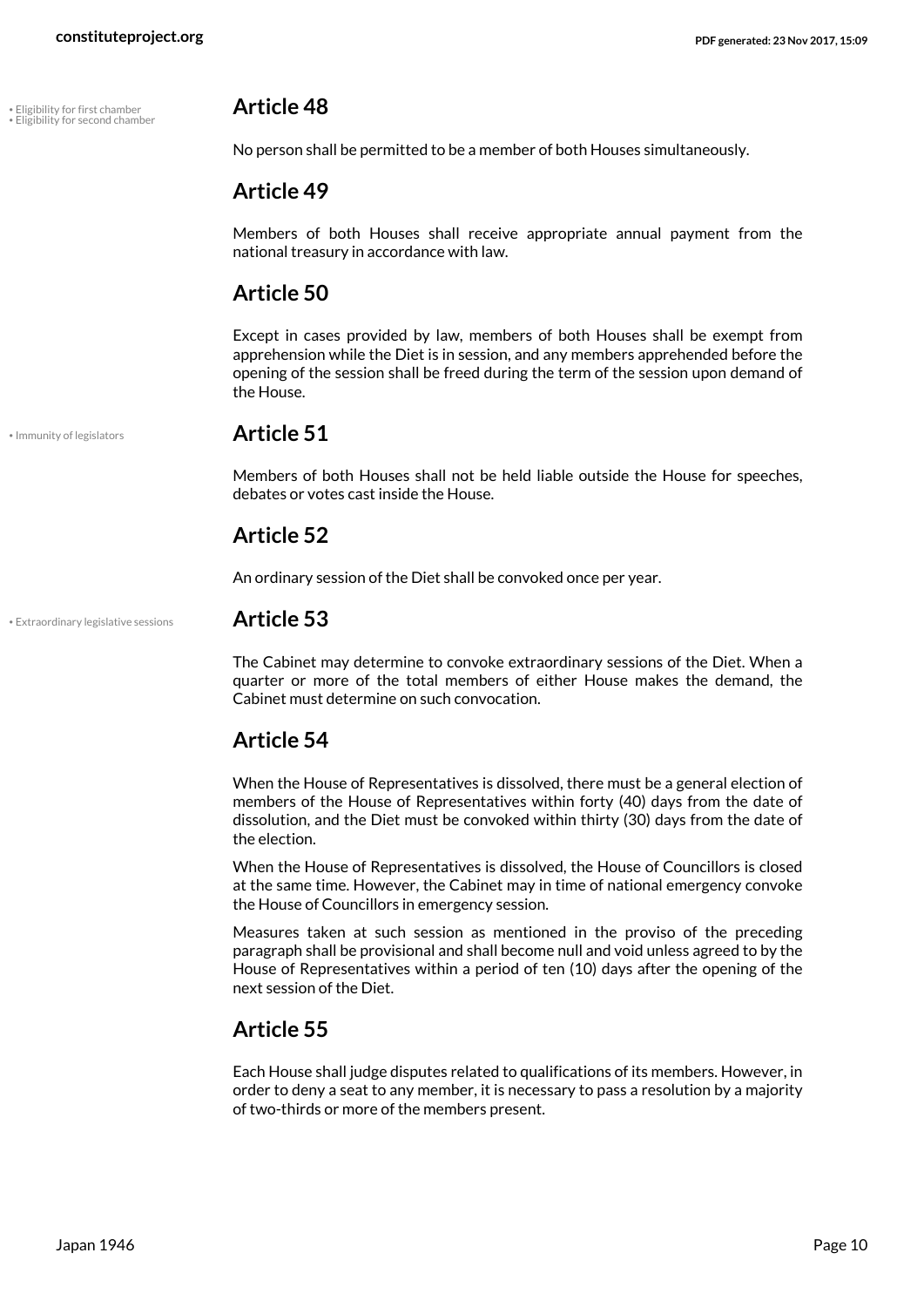• Quorum for legislative sessions

<span id="page-10-7"></span>Business cannot be transacted in either House unless one-third or more of total membership is present.

All matters shall be decided, in each House, by a majority of those present, except as elsewhere provided in the Constitution, and in case of a tie, the presiding officer shall decide the issue.

#### **Article 57**

• Public or private sessions

• Publication of deliberations

<span id="page-10-5"></span>Deliberation in each House shall be public. However, a secret meeting may be held where a majority of two-thirds or more of those members present passes a resolution therefor.

<span id="page-10-6"></span>Each House shall keep a record of proceedings. This record shall be published and given general circulation, excepting such parts of proceedings of secret session as may be deemed to require secrecy.

Upon demand of one-fifth or more of the members present, votes of the members on any matter shall be recorded in the minutes.

### **Article 58**

• Leader of second chamber

• Removal of individual legislators

• Division of labor between chambers

• Leader of first chamber<br>• Leader of first chamber<br>• Leader of ficeral chamber

<span id="page-10-8"></span><span id="page-10-4"></span><span id="page-10-3"></span>Each House shall establish its rules pertaining to meetings, proceedings and internal discipline, and may punish members for disorderly conduct. However, in order to expel a member, a majority of two-thirds or more of those members present must pass a resolution thereon.

#### **Article 59**

A bill becomes a law on passage by both Houses, except as otherwise provided by the Constitution. • Division of labor between chambers

> <span id="page-10-1"></span>A bill which is passed by the House of Representatives, and upon which the House of Councillors makes a decision different from that of the House of Representatives, becomes a law when passed a second time by the House of Representatives by a majority of two- thirds or more of the members present.

The provision of the preceding paragraph does not preclude the House of Representatives from calling for the meeting of a joint committee of both Houses, provided for by law. • Joint meetings of legislative chambers

> <span id="page-10-2"></span>Failure by the House of Councillors to take final action within sixty (60) days after receipt of a bill passed by the House of Representatives, time in recess excepted, may be determined by the House of Representatives to constitute a rejection of the said bill by the House of Councillors.

#### <span id="page-10-0"></span>• Budget bills **Article 60**

The budget must first be submitted to the House of Representatives.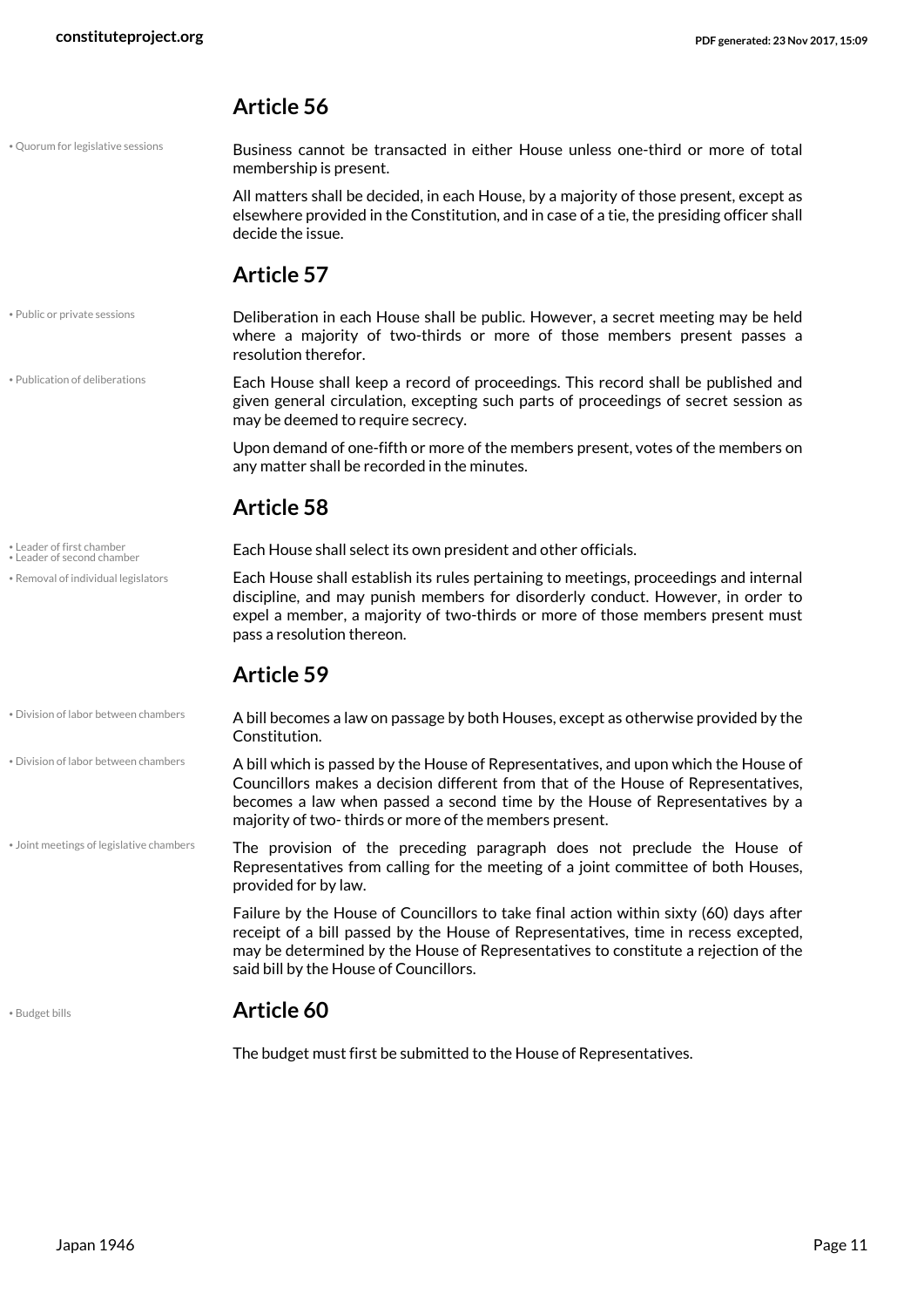<span id="page-11-9"></span><span id="page-11-8"></span><span id="page-11-7"></span><span id="page-11-6"></span><span id="page-11-5"></span><span id="page-11-4"></span><span id="page-11-3"></span><span id="page-11-2"></span><span id="page-11-1"></span><span id="page-11-0"></span>

| • Joint meetings of legislative chambers                          | Upon consideration of the budget, when the House of Councillors makes a decision<br>different from that of the House of Representatives, and when no agreement can be<br>reached even through a joint committee of both Houses, provided for by law, or in<br>the case of failure by the House of Councillors to take final action within thirty (30)<br>days, the period of recess excluded, after the receipt of the budget passed by the<br>House of Representatives, the decision of the House of Representatives shall be the<br>decision of the Diet. |
|-------------------------------------------------------------------|-------------------------------------------------------------------------------------------------------------------------------------------------------------------------------------------------------------------------------------------------------------------------------------------------------------------------------------------------------------------------------------------------------------------------------------------------------------------------------------------------------------------------------------------------------------|
| • Treaty ratification                                             | <b>Article 61</b>                                                                                                                                                                                                                                                                                                                                                                                                                                                                                                                                           |
|                                                                   | The second paragraph of the preceding article applies also to the Diet approval<br>required for the conclusion of treaties.                                                                                                                                                                                                                                                                                                                                                                                                                                 |
| . Legislative oversight of the executive                          | <b>Article 62</b>                                                                                                                                                                                                                                                                                                                                                                                                                                                                                                                                           |
|                                                                   | Each House may conduct investigations in relation to government, and may demand<br>the presence and testimony of witnesses, and the production of records.                                                                                                                                                                                                                                                                                                                                                                                                  |
| . Legislative oversight of the executive                          | <b>Article 63</b>                                                                                                                                                                                                                                                                                                                                                                                                                                                                                                                                           |
|                                                                   | The Prime Minister and other Ministers of State may, at any time, appear in either<br>House for the purpose of speaking on bills, regardless of whether they are members<br>of the House or not. They must appear when their presence is required in order to<br>give answers or explanations.                                                                                                                                                                                                                                                              |
|                                                                   | <b>Article 64</b>                                                                                                                                                                                                                                                                                                                                                                                                                                                                                                                                           |
| • Supreme/ordinary court judge removal                            | The Diet shall set up an impeachment court from among the members of both<br>Houses for the purpose of trying those judges against whom removal proceedings<br>have been instituted.                                                                                                                                                                                                                                                                                                                                                                        |
|                                                                   | Matters relating to impeachment shall be provided by law.                                                                                                                                                                                                                                                                                                                                                                                                                                                                                                   |
|                                                                   | <b>Chapter V: The Cabinet</b>                                                                                                                                                                                                                                                                                                                                                                                                                                                                                                                               |
| • Establishment of cabinet/ministers                              | Article 65                                                                                                                                                                                                                                                                                                                                                                                                                                                                                                                                                  |
|                                                                   | Executive power shall be vested in the Cabinet.                                                                                                                                                                                                                                                                                                                                                                                                                                                                                                             |
| • Establishment of cabinet/ministers                              | Article 66                                                                                                                                                                                                                                                                                                                                                                                                                                                                                                                                                  |
| • Name/structure of executive(s)                                  | The Cabinet shall consist of the Prime Minister, who shall be its head, and other<br>Ministers of State, as provided for by law.                                                                                                                                                                                                                                                                                                                                                                                                                            |
| • Eligibility for cabinet<br>• Eligibility for head of government | The Prime Minister and other Ministers of State must be civilians.                                                                                                                                                                                                                                                                                                                                                                                                                                                                                          |
|                                                                   | The Cabinet, in the exercise of executive power, shall be collectively responsible to<br>the Diet.                                                                                                                                                                                                                                                                                                                                                                                                                                                          |
| • Head of government selection                                    | Article 67                                                                                                                                                                                                                                                                                                                                                                                                                                                                                                                                                  |
|                                                                   | The Prime Minister shall be designated from among the members of the Diet by a<br>resolution of the Diet. This designation shall precede all other business.                                                                                                                                                                                                                                                                                                                                                                                                |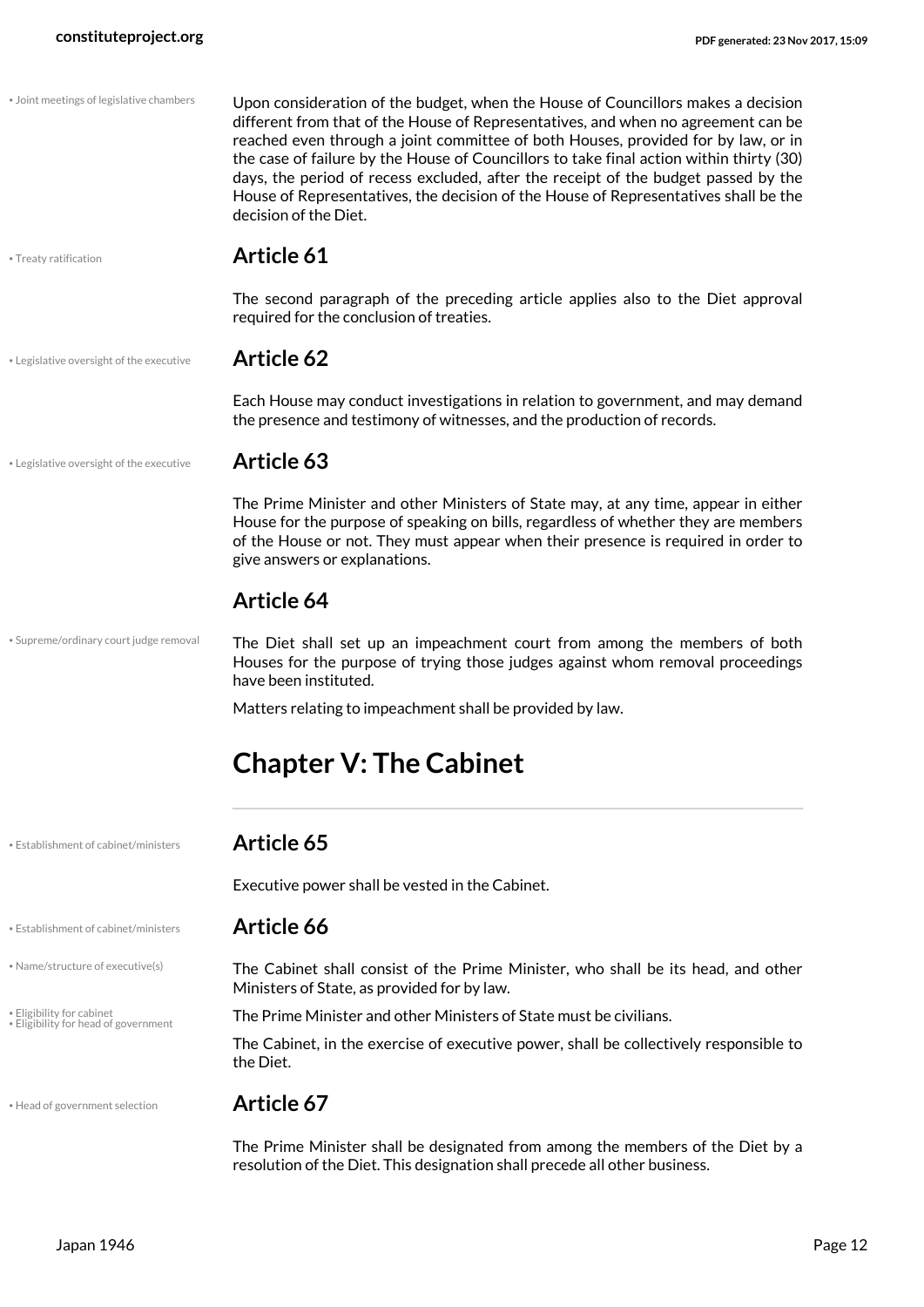• Joint meetings of legislative chambers

<span id="page-12-8"></span>If the House of Representatives and the House of Councillors disagree and if no agreement can be reached even through a joint committee of both Houses, provided for by law, or the House of Councillors fails to make designation within ten (10) days, exclusive of the period of recess, after the House of Representatives has made designation, the decision of the House of Representatives shall be the decision of the Diet.

#### **Article 68**

<span id="page-12-3"></span><span id="page-12-2"></span>The Prime Minister shall appoint the Ministers of State. However, a majority of their number must be chosen from among the members of the Diet.

The Prime Minister may remove the Ministers of State as he chooses. • Cabinet removal

<span id="page-12-5"></span>If the House of Representatives passes a non-confidence resolution, or rejects a confidence resolution, the Cabinet shall resign en masse, unless the House of Representatives is dissolved within ten (10) days.

#### <span id="page-12-1"></span>• Cabinet removal **Article 70**

When there is a vacancy in the post of Prime Minister, or upon the first convocation of the Diet after a general election of members of the House of Representatives, the Cabinet shall resign en masse.

#### • Head of government replacement **Article 71**

<span id="page-12-6"></span>In the cases mentioned in the two preceding articles, the Cabinet shall continue its functions until the time when a new Prime Minister is appointed.

• Initiation of general legislation **Article 72**

<span id="page-12-7"></span>The Prime Minister, representing the Cabinet, submits bills, reports on general national affairs and foreign relations to the Diet and exercises control and supervision over various administrative branches.

#### • Powers of cabinet **Article 73**

<span id="page-12-4"></span>The Cabinet, in addition to other general administrative functions, shall perform the following functions:

- **•** Administer the law faithfully; conduct affairs of state.
- Foreign affairs representative  **Manage foreign affairs.** 
	- **•** Conclude treaties. However, it shall obtain prior or, depending on circumstances, subsequent approval of the Diet.
	- **•** Administer the civil service, in accordance with standards established by law.
- Budget bills  **Prepare the budget, and present it to the Diet.** 
	- **•** Enact cabinet orders in order to execute the provisions of this Constitution and of the law. However, it cannot include penal provisions in such cabinet orders unless authorized by such law.
	- **•** Decide on general amnesty, special amnesty, commutation of punishment, reprieve, and restoration of rights.

• Eligibility for cabinet • Cabinet selection

• Cabinet removal **Article 69** • Head of government removal

<span id="page-12-10"></span>

<span id="page-12-11"></span>• Treaty ratification

<span id="page-12-0"></span>

<span id="page-12-9"></span>• Power to pardon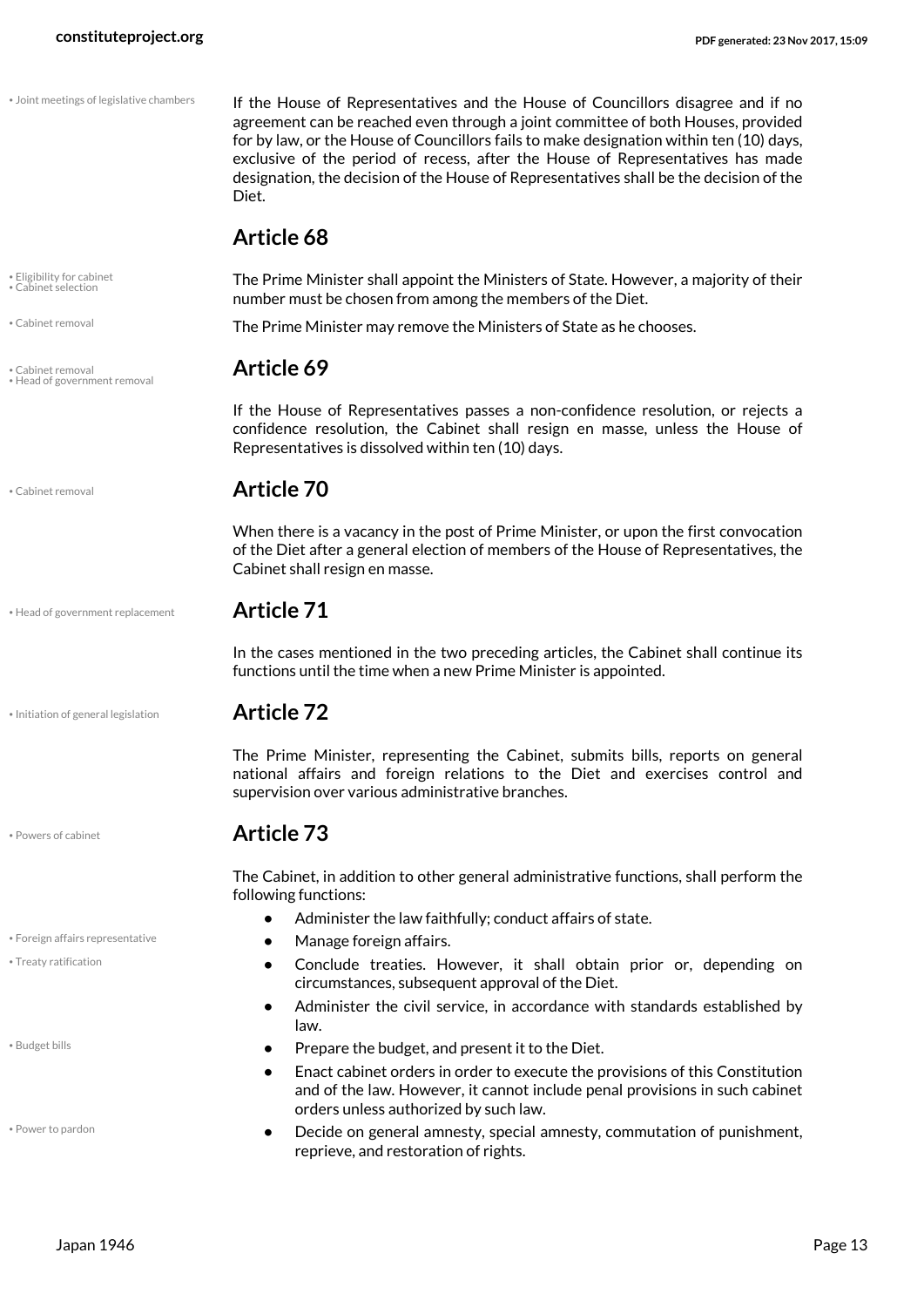All laws and cabinet orders shall be signed by the competent Minister of State and countersigned by the Prime Minister.

#### **Article 75**

The Ministers of State, during their tenure of office, shall not be subject to legal action without the consent of the Prime Minister. However, the right to take that action is not impaired hereby.

# <span id="page-13-0"></span>**Chapter VI: Judiciary**

#### <span id="page-13-2"></span>**Article 76**

<span id="page-13-5"></span><span id="page-13-4"></span><span id="page-13-3"></span><span id="page-13-1"></span>

| · Structure of the courts              | The whole judicial power is vested in a Supreme Court and in such inferior courts as<br>are established by law.                                                                                                                                                                                                                                                               |
|----------------------------------------|-------------------------------------------------------------------------------------------------------------------------------------------------------------------------------------------------------------------------------------------------------------------------------------------------------------------------------------------------------------------------------|
|                                        | No extraordinary tribunal shall be established, nor shall any organ or agency of the<br>Executive be given final judicial power.                                                                                                                                                                                                                                              |
| · Judicial independence                | All judges shall be independent in the exercise of their conscience and shall be bound<br>only by this Constitution and the laws.                                                                                                                                                                                                                                             |
|                                        | <b>Article 77</b>                                                                                                                                                                                                                                                                                                                                                             |
|                                        | The Supreme Court is vested with the rule-making power under which it determines<br>the rules of procedure and of practice, and of matters relating to attorneys, the<br>internal discipline of the courts and the administration of judicial affairs.                                                                                                                        |
|                                        | Public procurators shall be subject to the rule-making power of the Supreme Court.                                                                                                                                                                                                                                                                                            |
|                                        | The Supreme Court may delegate the power to make rules for inferior courts to such<br>courts.                                                                                                                                                                                                                                                                                 |
| · Supreme/ordinary court judge removal | <b>Article 78</b>                                                                                                                                                                                                                                                                                                                                                             |
|                                        | Judges shall not be removed except by public impeachment unless judicially declared<br>mentally or physically incompetent to perform official duties. No disciplinary action<br>against judges shall be administered by any executive organ or agency.                                                                                                                        |
|                                        | <b>Article 79</b>                                                                                                                                                                                                                                                                                                                                                             |
| • Supreme court selection              | The Supreme Court shall consist of a Chief Judge and such number of judges as may<br>be determined by law; all such judges excepting the Chief Judge shall be appointed<br>by the Cabinet.                                                                                                                                                                                    |
| · Supreme court term length            | The appointment of the judges of the Supreme Court shall be reviewed by the people<br>at the first general election of members of the House of Representatives following<br>their appointment, and shall be reviewed again at the first general election of<br>members of the House of Representatives after a lapse of ten (10) years, and in the<br>same manner thereafter. |
| · Supreme/ordinary court judge removal | In cases mentioned in the foregoing paragraph, when the majority of the voters<br>favors the dismissal of a judge, he shall be dismissed.                                                                                                                                                                                                                                     |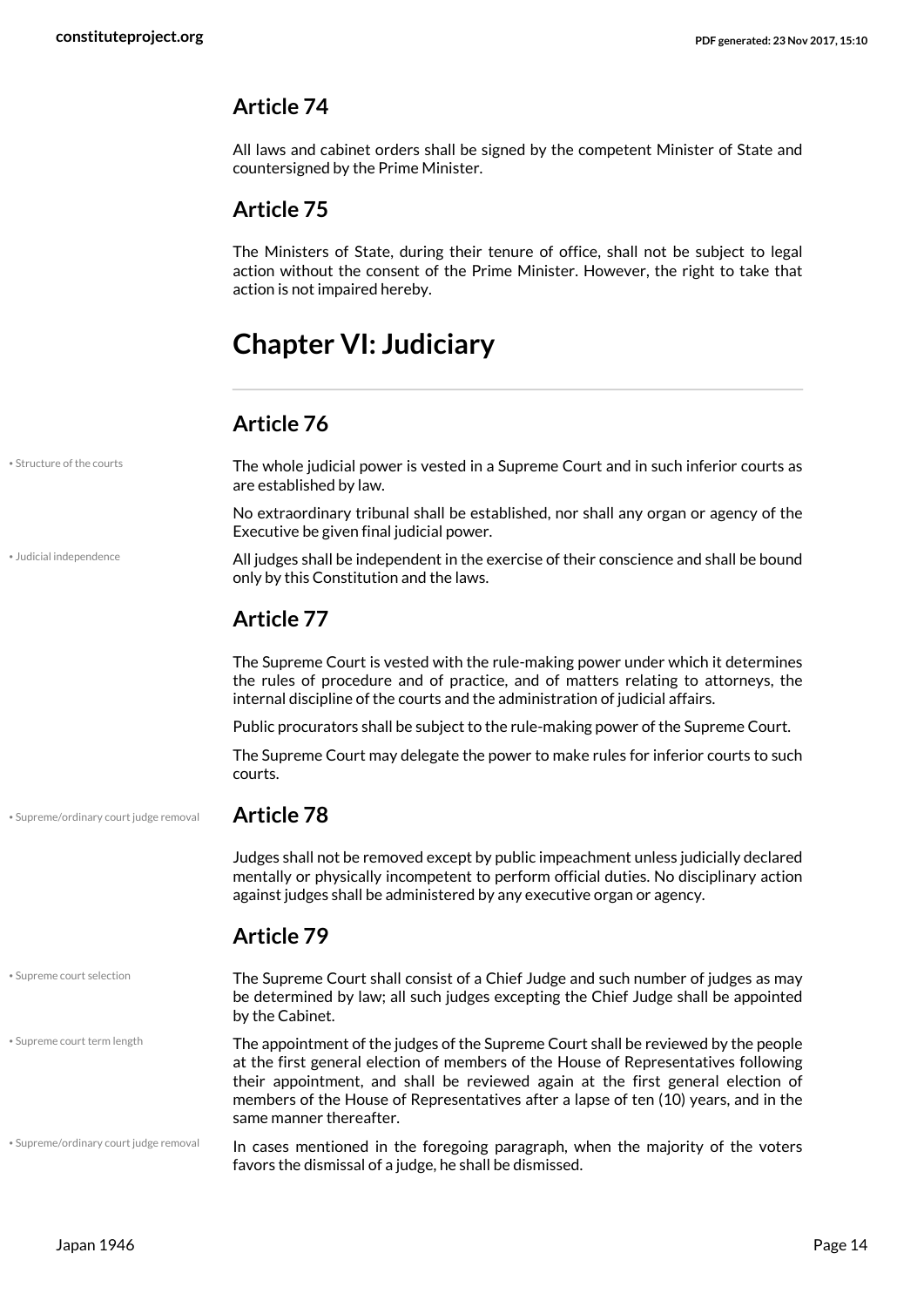• Mandatory retirement age for judges

• Protection of judges' salaries

• Protection of judges' salaries

Matters pertaining to review shall be prescribed by law.

The judges of the Supreme Court shall be retired upon the attainment of the age as fixed by law.

All such judges shall receive, at regular stated intervals, adequate compensation which shall not be decreased during their terms of office.

#### <span id="page-14-3"></span>**Article 80**

The judges of the inferior courts shall be appointed by the Cabinet from a list of persons nominated by the Supreme Court. All such judges shall hold office for a term of ten (10) years with privilege of reappointment, provided that they shall be retired upon the attainment of the age as fixed by law. • Mandatory retirement age for judges • Ordinary court selection

> <span id="page-14-5"></span><span id="page-14-4"></span><span id="page-14-2"></span>The judges of the inferior courts shall receive, at regular stated intervals, adequate compensation which shall not be decreased during their terms of office.

#### • Constitutional interpretation **Article 81**

The Supreme Court is the court of last resort with power to determine the constitutionality of any law, order, regulation or official act.

#### **Article 82**

Trials shall be conducted and judgment declared publicly.

Where a court unanimously determines publicity to be dangerous to public order or morals, a trial may be conducted privately, but trials of political offenses, offenses involving the press or cases wherein the rights of people as guaranteed in Chapter III of this Constitution are in question shall always be conducted publicly.

# <span id="page-14-0"></span>**Chapter VII: Finance**

#### **Article 83**

The power to administer national finances shall be exercised as the Diet shall determine.

#### **Article 84**

No new taxes shall be imposed or existing ones modified except by law or under such conditions as law may prescribe.

#### **Article 85**

No money shall be expended, nor shall the State obligate itself, except as authorized by the Diet.

#### <span id="page-14-1"></span>• Budget bills **Article 86**

The Cabinet shall prepare and submit to the Diet for its consideration and decision a budget for each fiscal year.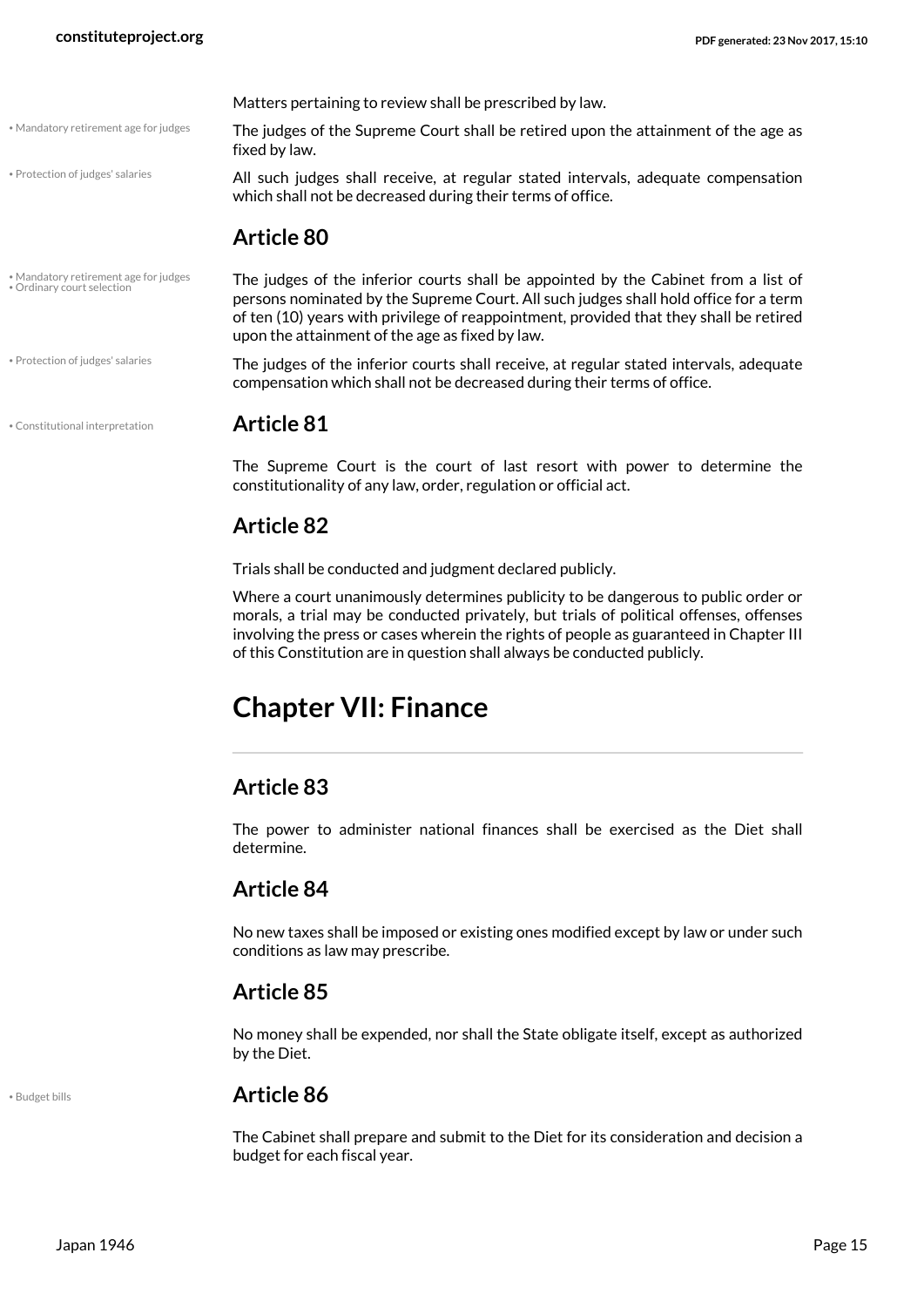In order to provide for unforeseen deficiencies in the budget, a reserve fund may be authorized by the Diet to be expended upon the responsibility of the Cabinet. The Cabinet must get subsequent approval of the Diet for all payments from the reserve fund.

### **Article 88**

All property of the Imperial Household shall belong to the State. All expenses of the Imperial Household shall be appropriated by the Diet in the budget.

### **Article 89**

No public money or other property shall be expended or appropriated for the use, benefit or maintenance of any religious institution or association, or for any charitable, educational or benevolent enterprises not under the control of public authority.

### **Article 90**

Final accounts of the expenditures and revenues of the State shall be audited annually by a Board of Audit and submitted by the Cabinet to the Diet, together with the statement of audit, during the fiscal year immediately following the period covered. The organization and competency of the Board of Audit shall be determined by law.

• Legislative oversight of the executive **Article 91**

<span id="page-15-1"></span>At regular intervals and at least annually the Cabinet shall report to the Diet and the people on the state of national finances.

# <span id="page-15-0"></span>**Chapter VIII: Local Self-Government**

• Municipal government

### <span id="page-15-2"></span>**Article 92**

Regulations concerning organization and operations of local public entities shall be fixed by law in accordance with the principle of local autonomy.

#### **Article 93**

The local public entities shall establish assemblies as their deliberative organs, in accordance with law.

The chief executive officers of all local public entities, the members of their assemblies, and such other local officials as may be determined by law shall be elected by direct popular vote within their several communities.

#### **Article 94**

Local public entities shall have the right to manage their property, affairs and administration and to enact their own regulations within law.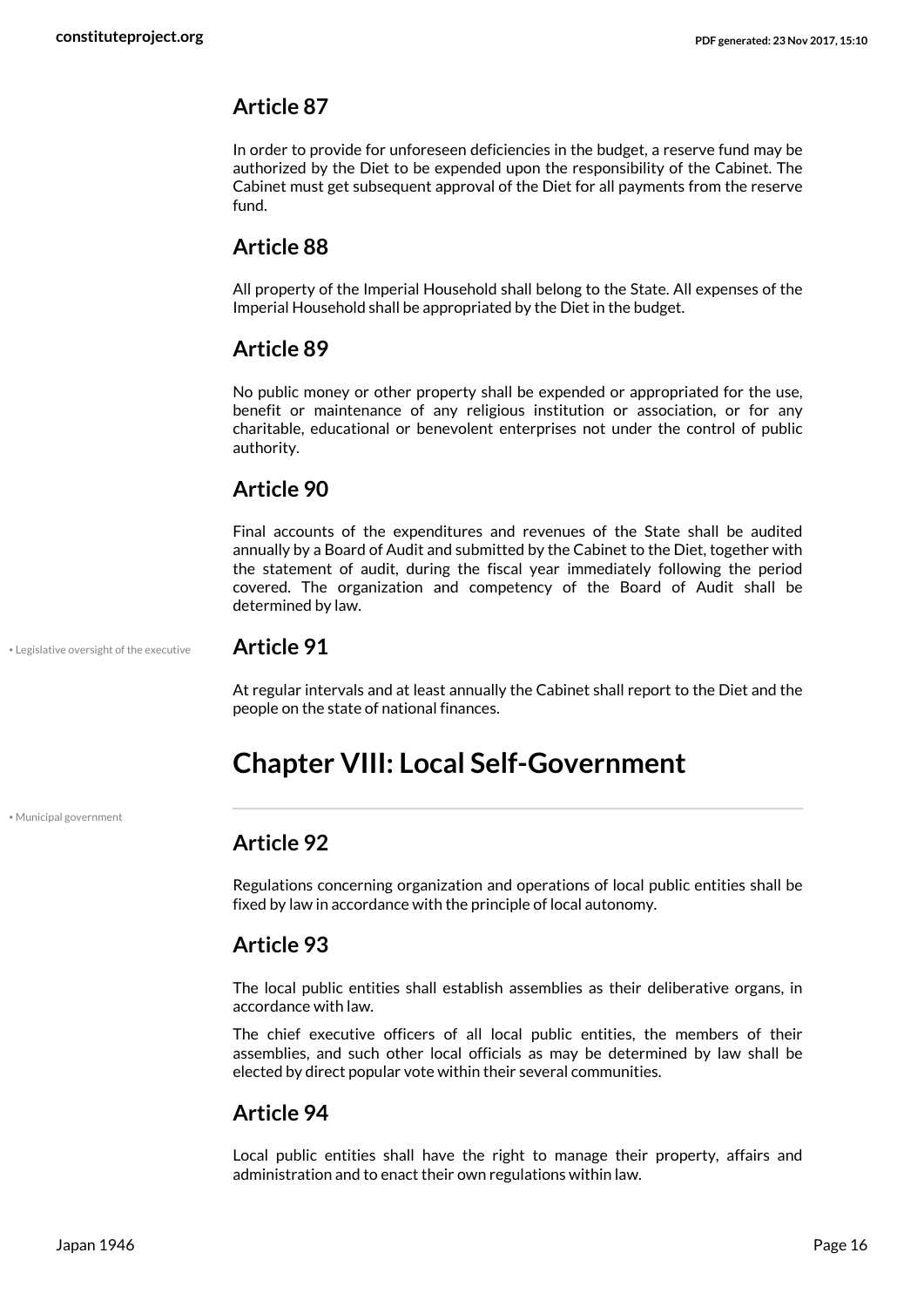A special law, applicable only to one local public entity, cannot be enacted by the Diet without the consent of the majority of the voters of the local public entity concerned, obtained in accordance with law.

# <span id="page-16-0"></span>**Chapter IX: Amendments**

• Constitution amendment procedure **Article 96**

<span id="page-16-2"></span>Amendments to this Constitution shall be initiated by the Diet, through a concurring vote of two-thirds or more of all the members of each House and shall thereupon be submitted to the people for ratification, which shall require the affirmative vote of a majority of all votes cast thereon, at a special referendum or at such election as the Diet shall specify.

Amendments when so ratified shall immediately be promulgated by the Emperor in the name of the people, as an integral part of this Constitution.

# <span id="page-16-1"></span>**Chapter X: Supreme Law**

### **Article 97**

The fundamental human rights by this Constitution guaranteed to the people of Japan are fruits of the age-old struggle of man to be free; they have survived the many exacting tests for durability and are conferred upon this and future generations in trust, to be held for all time inviolate.

#### **Article 98**

This Constitution shall be the supreme law of the nation and no law, ordinance, imperial rescript or other act of government, or part thereof, contrary to the provisions hereof, shall have legal force or validity.

<span id="page-16-5"></span><span id="page-16-3"></span>The treaties concluded by Japan and established laws of nations shall be faithfully observed.

#### • Duty to obey the constitution **Article 99**

<span id="page-16-4"></span>The Emperor or the Regent as well as Ministers of State, members of the Diet, judges, and all other public officials have the obligation to respect and uphold this Constitution.

• Customary international law • Legal status of treaties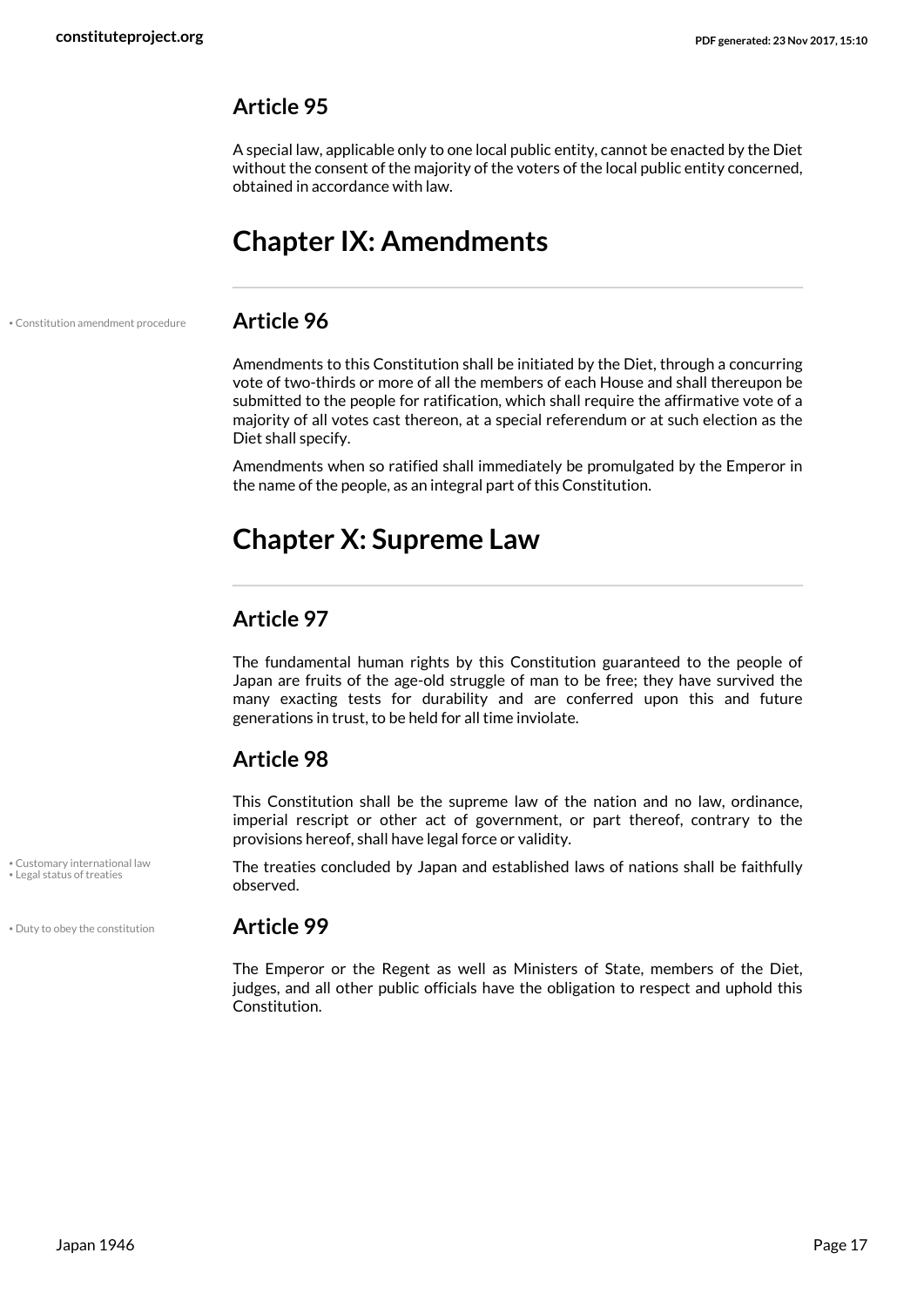# <span id="page-17-0"></span>**Chapter XI: Supplementary Provisions**

### **Article 100**

This Constitution shall be enforced as from the day when the period of six months will have elapsed counting from the day of its promulgation.

The enactment of laws necessary for the enforcement of this Constitution, the election of members of the House of Councillors and the procedure for the convocation of the Diet and other preparatory procedures necessary for the enforcement of this Constitution may be executed before the day prescribed in the preceding paragraph.

### **Article 101**

If the House of Councillors is not constituted before the effective date of this Constitution, the House of Representatives shall function as the Diet until such time as the House of Councillors shall be constituted.

### **Article 102**

The term of office for half the members of the House of Councillors serving in the first term under this Constitution shall be three years. Members falling under this category shall be determined in accordance with law.

### **Article 103**

The Ministers of State, members of the House of Representatives and judges in office on the effective date of this Constitution, and all other public officials who occupy positions corresponding to such positions as are recognized by this Constitution shall not forfeit their positions automatically on account of the enforcement of this Constitution unless otherwise specified by law. When, however, successors are elected or appointed under the provisions of this Constitution, they shall forfeit their positions as a matter of course.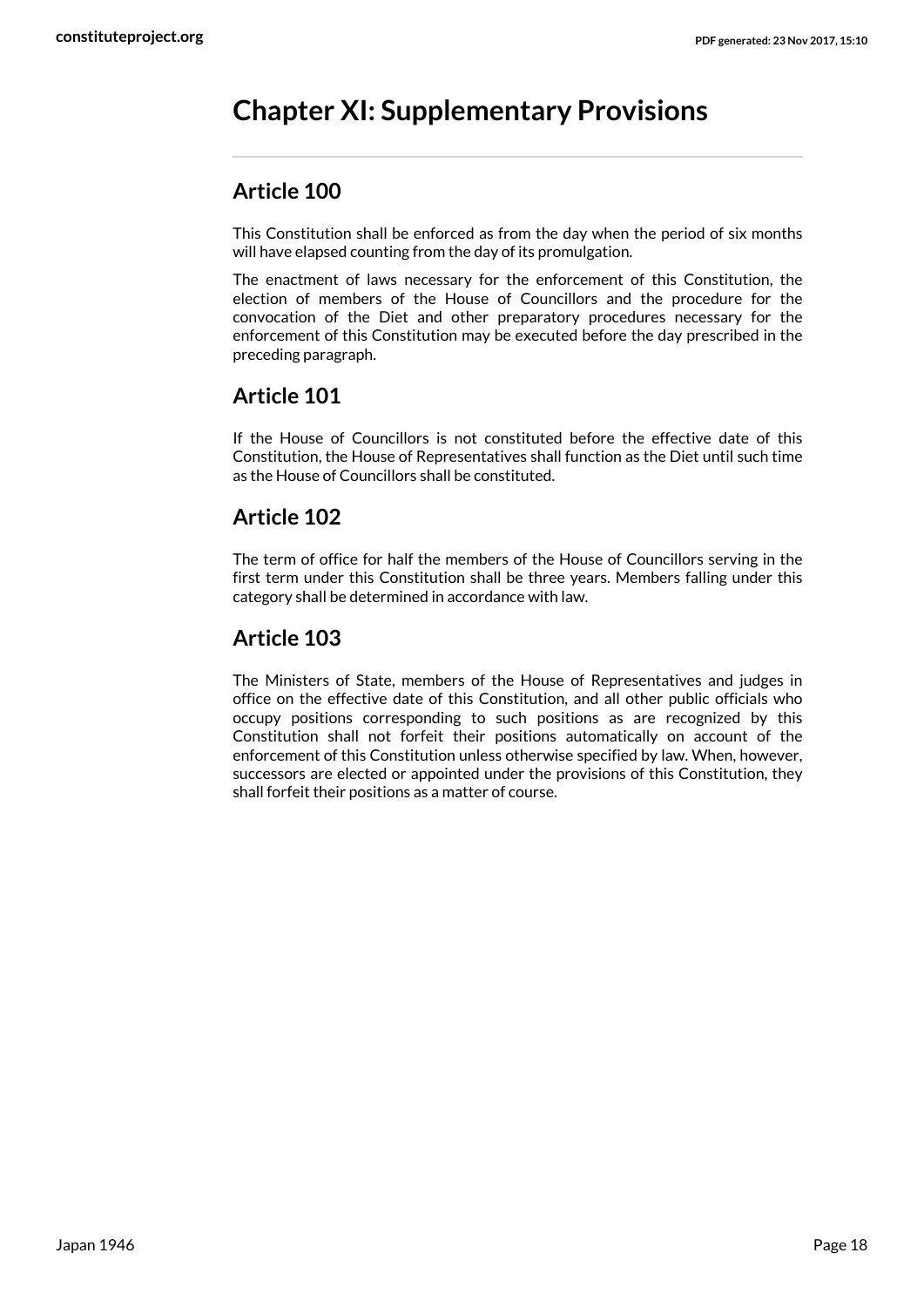# **Topic index**

| B |  |
|---|--|
|   |  |
| C |  |
|   |  |
|   |  |
|   |  |
|   |  |
|   |  |
|   |  |
|   |  |
| D |  |
|   |  |
|   |  |
|   |  |
|   |  |
|   |  |
| E |  |
|   |  |
|   |  |
|   |  |
|   |  |
|   |  |
|   |  |
|   |  |
|   |  |
|   |  |
|   |  |
|   |  |
|   |  |
| F |  |
|   |  |
|   |  |
|   |  |
|   |  |
|   |  |
|   |  |
|   |  |
|   |  |
|   |  |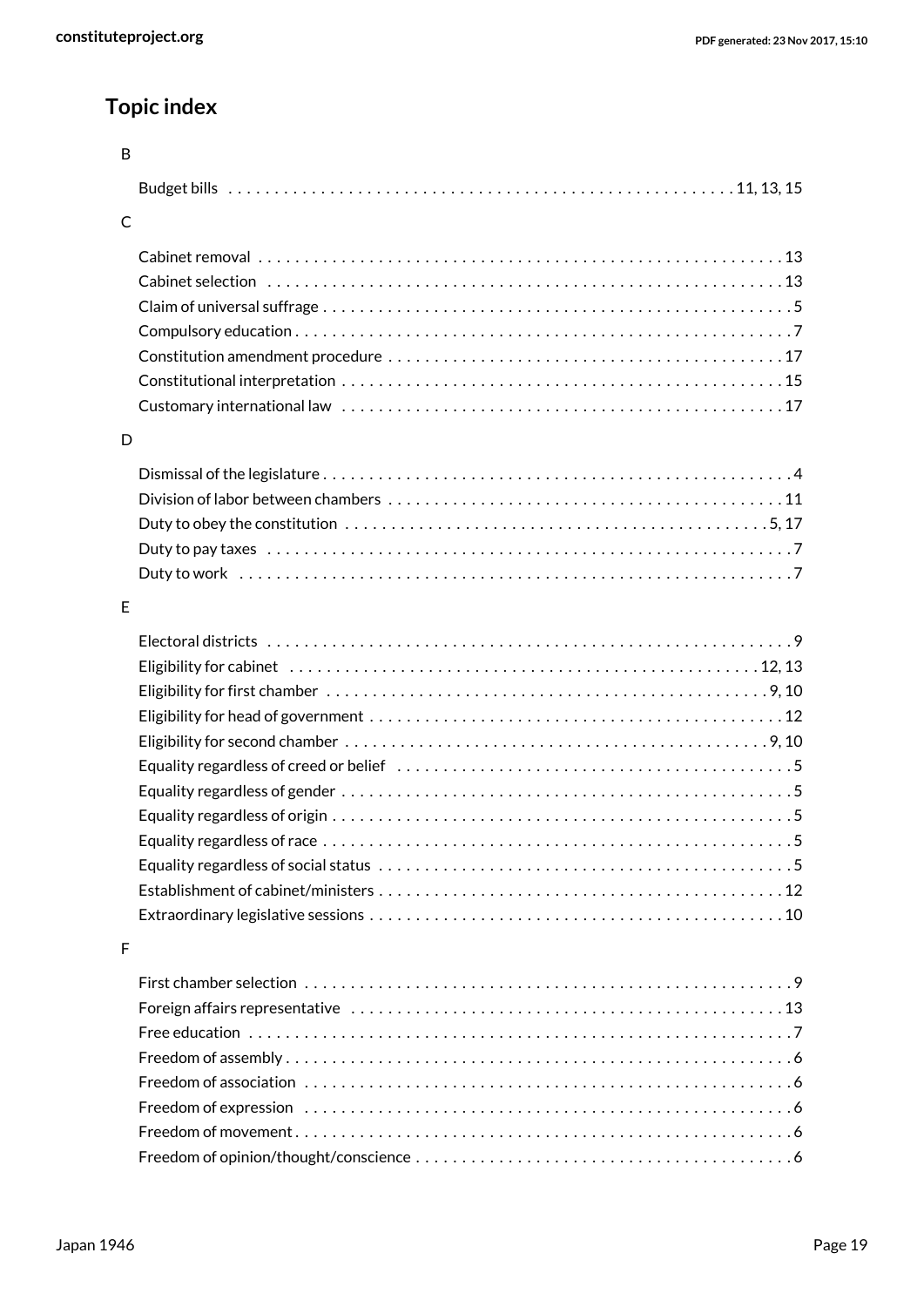| G              |                                                                                                                   |
|----------------|-------------------------------------------------------------------------------------------------------------------|
|                |                                                                                                                   |
| H              |                                                                                                                   |
|                |                                                                                                                   |
|                |                                                                                                                   |
|                |                                                                                                                   |
|                |                                                                                                                   |
|                |                                                                                                                   |
|                |                                                                                                                   |
| $\overline{1}$ |                                                                                                                   |
|                |                                                                                                                   |
|                | Inalienable rights $\dots\dots\dots\dots\dots\dots\dots\dots\dots\dots\dots\dots\dots\dots\dots\dots\dots$        |
|                |                                                                                                                   |
| J              |                                                                                                                   |
|                |                                                                                                                   |
|                |                                                                                                                   |
| $\mathsf{L}$   |                                                                                                                   |
|                |                                                                                                                   |
|                |                                                                                                                   |
|                |                                                                                                                   |
|                |                                                                                                                   |
|                |                                                                                                                   |
| M              |                                                                                                                   |
|                |                                                                                                                   |
|                |                                                                                                                   |
|                |                                                                                                                   |
| N              |                                                                                                                   |
|                | Name/structure of executive(s) $\dots\dots\dots\dots\dots\dots\dots\dots\dots\dots\dots\dots\dots\dots\dots\dots$ |
| $\circ$        |                                                                                                                   |
|                |                                                                                                                   |
| P              |                                                                                                                   |
|                |                                                                                                                   |
|                |                                                                                                                   |
|                |                                                                                                                   |
|                |                                                                                                                   |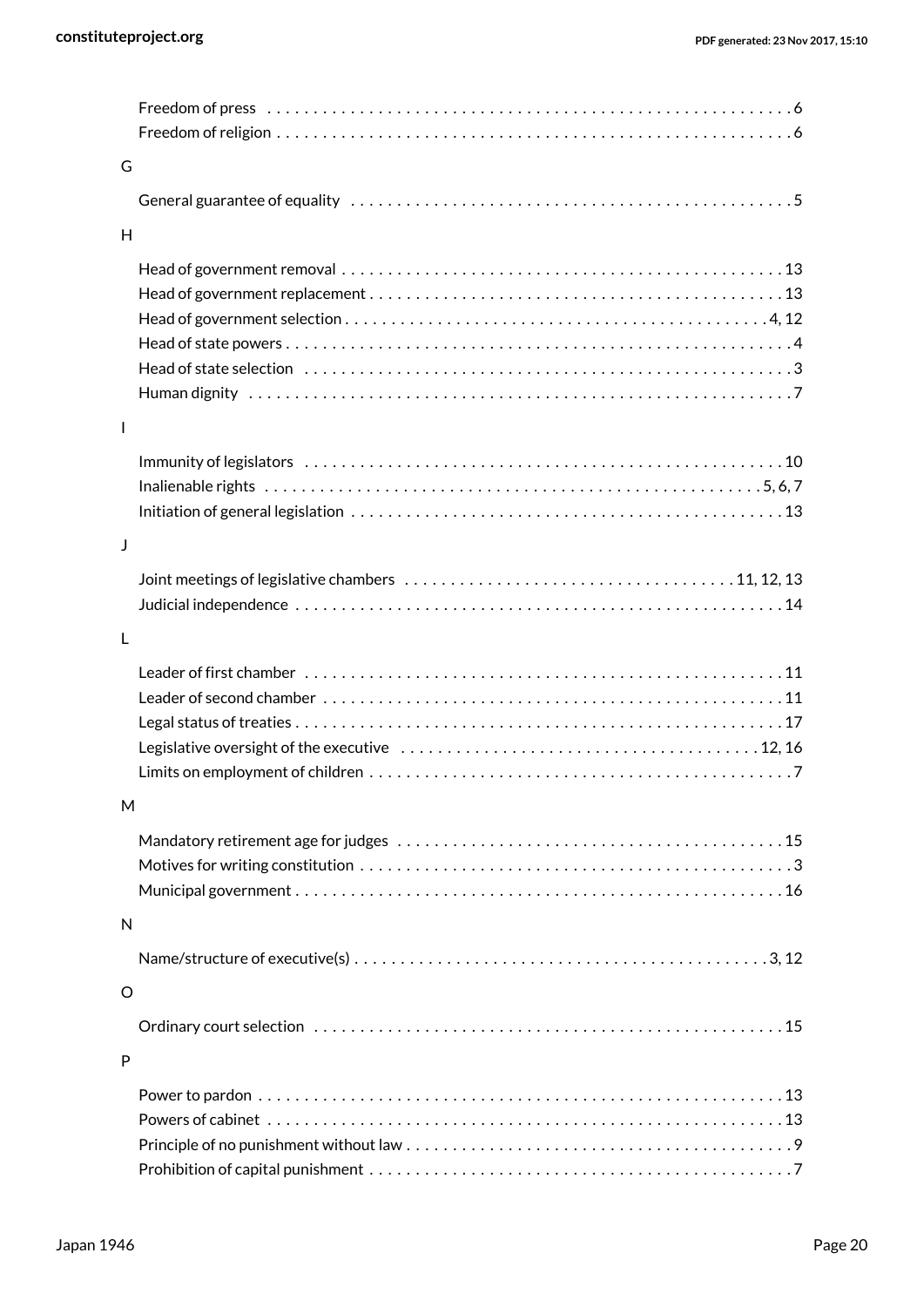| Q |                                   |  |
|---|-----------------------------------|--|
|   |                                   |  |
|   |                                   |  |
| R |                                   |  |
|   |                                   |  |
|   |                                   |  |
|   |                                   |  |
|   |                                   |  |
|   |                                   |  |
|   |                                   |  |
|   |                                   |  |
|   |                                   |  |
|   |                                   |  |
|   |                                   |  |
|   | Right to join trade unions<br>. 7 |  |
|   |                                   |  |
|   |                                   |  |
|   |                                   |  |
|   |                                   |  |
|   |                                   |  |
|   |                                   |  |
|   |                                   |  |
|   |                                   |  |
| S |                                   |  |
|   |                                   |  |
|   |                                   |  |

#### S

| Size of first chamber $\dots\dots\dots\dots\dots\dots\dots\dots\dots\dots\dots\dots\dots\dots\dots\dots$ |  |
|----------------------------------------------------------------------------------------------------------|--|
|                                                                                                          |  |